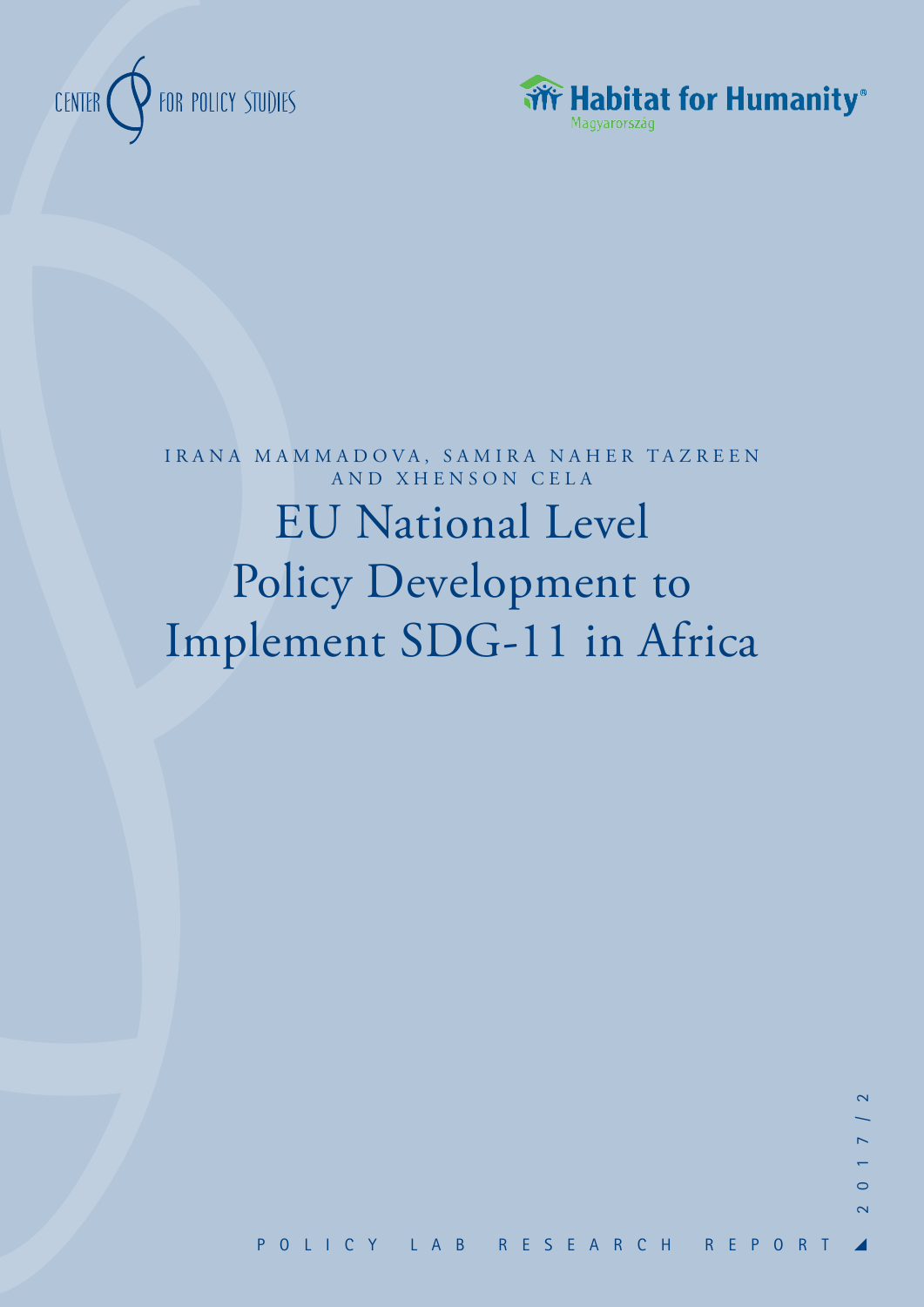



## ABOUT THE PROJECT

This study was commissioned by Habitat for Humanity International Budapest. The work was conducted and recognized in partial fulfillment for the "Policy Labs" course within the School of Public Policy at Central European University.

Policy Labs are part of the MA curriculum and give an opportunity for small teams to work for external clients producing and presenting policy relevant research that will be used for advocacy, assessment and development. Clients are civic organizations, donors, research centers and international organizations. The Policy Lab focusing on this project for Habitat for Humanity International Budapest was mentored by Gyorgy Sumeghy, Zita Kakalejcikova from Habitat, and Andrew Cartwright and Pinar Donmez from the CEU Center for Policy Studies.

#### ABOUT THE AUTHORS

Irana Mammadova, Samira Naher Tazreen and Xhenson Cela were students in the Master of Arts program of the School of Public Policy at Central European University during the 2016-2017 Academic Year.

## TERMS OF USE AND COPYRIGHT

The views in this report are the authors' own and do not necessarily reflect those of the Central European University or the Habitat for Humanity International Budapest. This text may be downloaded only for personal research purposes. Additional reproduction for other purposes, whether in hard copies or electronically, requires the consent of the author(s), editor(s). If cited or quoted, reference should be made to the full name of the author(s), editor(s), the title, the Policy Lab Research Report series, the year and the publisher.

CENTER FOR POLICY STUDIES CENTRAL EUROPEAN UNIVERSITY Nador utca 9. H–1051 Budapest, Hungary cps@ceu.edu http://cps.ceu.edu

© Central European University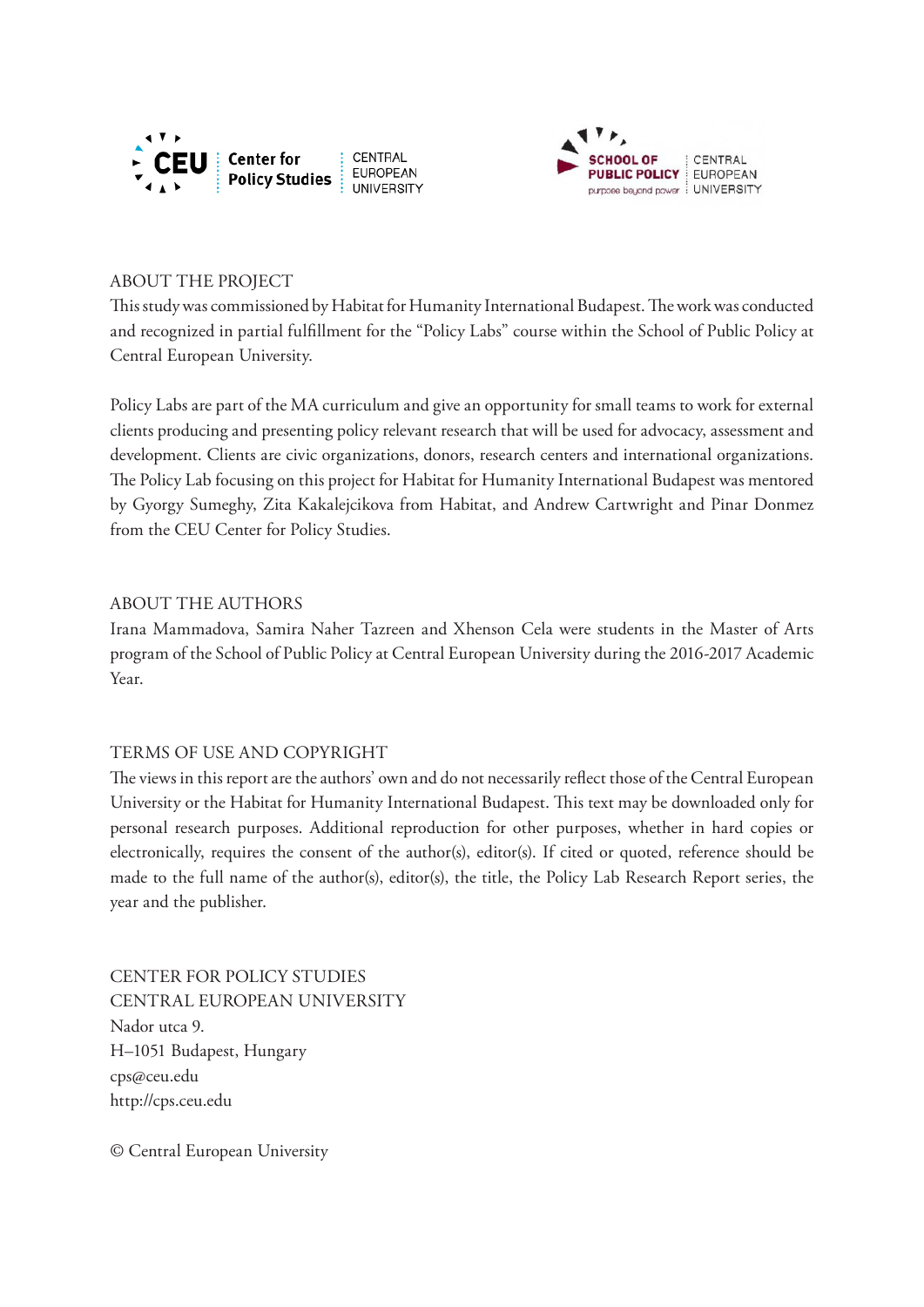# **Table of Contents**

| 1.                                                                                |  |
|-----------------------------------------------------------------------------------|--|
| 2.                                                                                |  |
| 3.                                                                                |  |
| 4.                                                                                |  |
|                                                                                   |  |
| i.                                                                                |  |
|                                                                                   |  |
| ii.                                                                               |  |
|                                                                                   |  |
| iii.                                                                              |  |
|                                                                                   |  |
| The Post -2015 Sustainable Development Agenda: Addis Ababa Action Plan  23<br>iv. |  |
|                                                                                   |  |
|                                                                                   |  |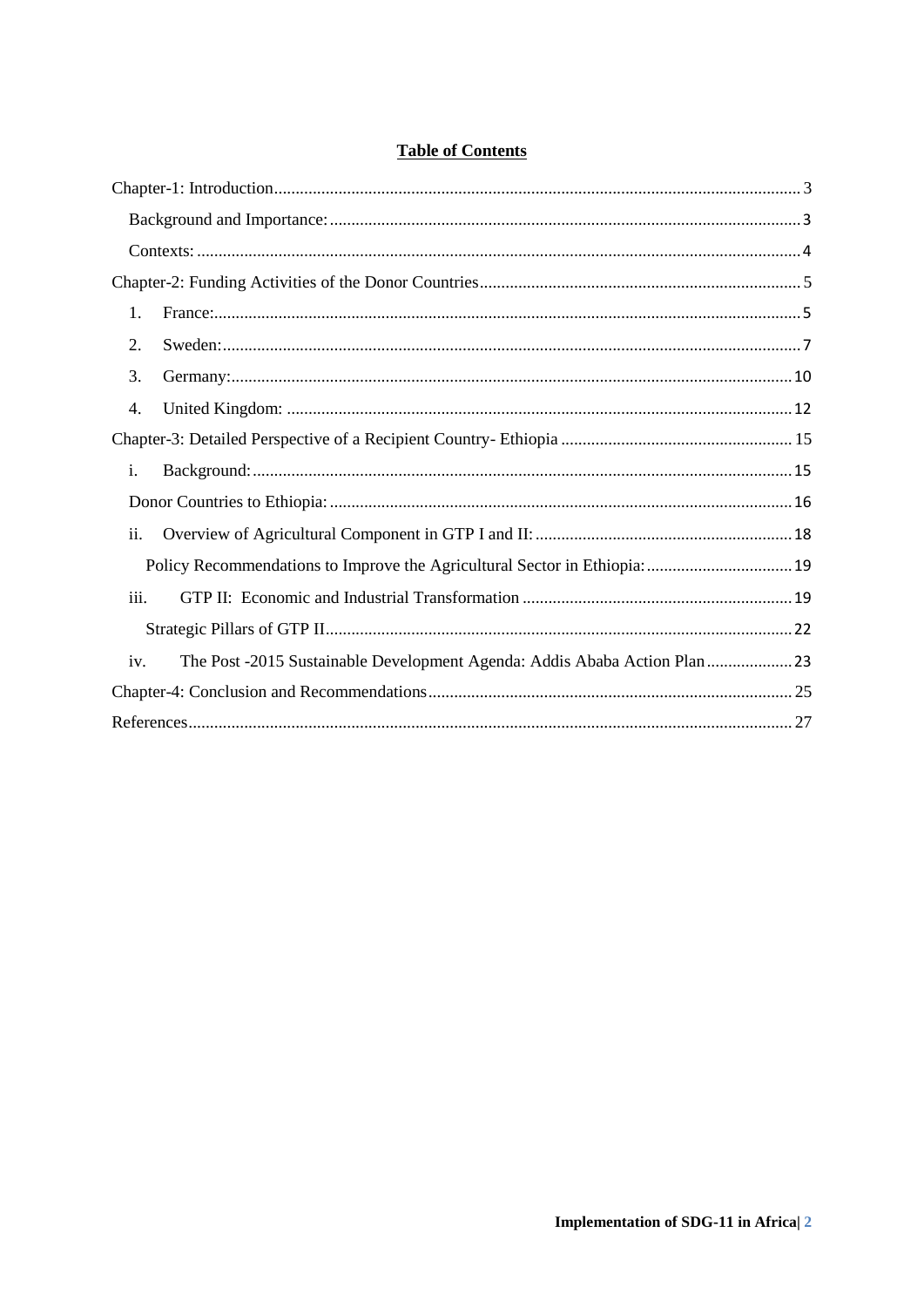# **Chapter-1: Introduction**

#### <span id="page-3-1"></span><span id="page-3-0"></span>**Background and Importance:**

The United Nations is working on the Sustainable Development Goals (SDGs) for 2016– 2030 as a follow up effort of the Millennium Development Goals (MDGs) of 2000–2015. While the purpose of MDG was to meet the needs of world's poorest people, the SDGs are set for further development of the world. In order to meet this ambitious platform of development, the Sustainable Development Goals have 17 primary goals altogether<sup>1</sup>. For the first time, there is goal that is explicitly related to the development of cities around the world with the aim of making them more sustainable and resilient. This is the eleventh goal of SDGs: "make cities and human settlements inclusive, safe, resilient and sustainable" 2 . Indeed, the focus of this research is particularly on SDG-11 and in its establishment.

Some of the other goals in the SDGs are closely related to SDG-11, particularly SDG-1, 3, 4, 6, 7, 9 and 13. This can be explained further by evaluating the sub-components, called the targets, of SDG-11 and by connecting the particular SDGs with these targets (the table below states all the targets briefly<sup>3</sup>).

## **SDG-11 Targets**

- 1. Housing and basic services, upgrade slum
- 2. Sustainable transport system for all
- 3. Enhance inclusive and sustainable urbanization
- 4. Protect and safeguard the world's cultural and natural heritage
- 5. Significantly reduce the deaths and losses caused by disasters
- 6. Reduce the adverse per capita environmental impact of cities
- **7.** Safe, inclusive and accessible, green and public spaces

<sup>&</sup>lt;sup>1</sup> UN, "Sustainable Development Goal 11"

<sup>2</sup> IBID 3 IBID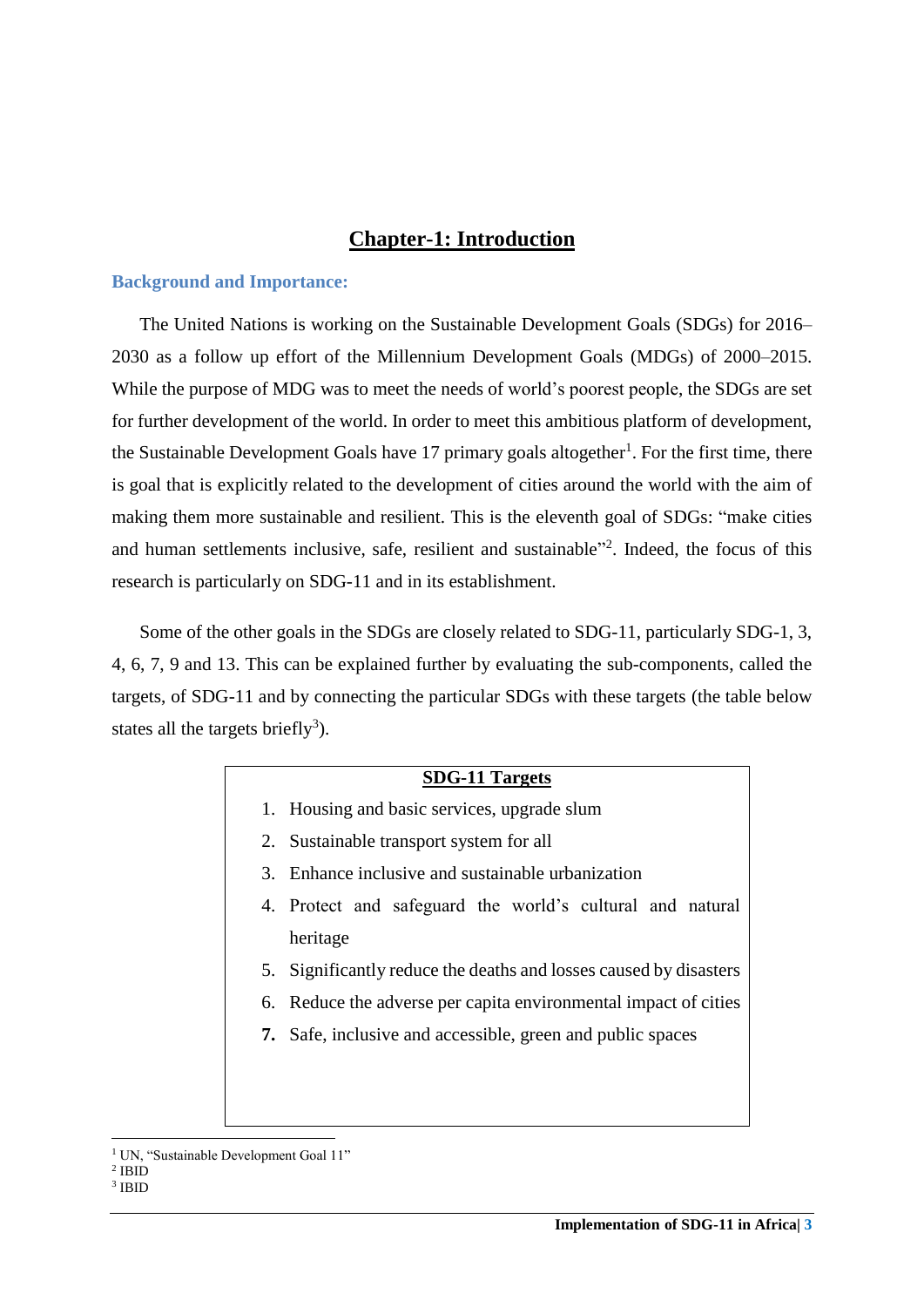For instance, SDG-1 'End poverty in all its forms everywhere', SDG-3 'Ensure healthy lives and well-being', SDG-4 'Ensure inclusive and quality education', SDG-6 'Ensure access to clean water and sanitation for all', and SDG-7 'Ensure affordable and clean energy' can be well linked to SDG-11's first, third, and fifth target with a focus in cities. SDG-9 'Build Industry, Innovation, and Infrastructure' fit particularly to the second and third target. SDG-13, 'Combat climate change and its impacts', links further towards the sixth and seventh targets of SDG-11. All these goals when connected to urban and city-centric development generally support the implementation of SDG-11 targets as well.

The importance of housing and basic needs of human settlement has been highly emphasized through the UN SDG-11 in recent times. Recent estimates suggesting urban population reaching 60% by 2030 with over 880 million people living in slums suffering in poor urban settlements<sup>4</sup> are rather considered as challenges that lead to the establishment of a particular urban-agenda under goal-11 in the SDGs. Such massive population is exposed to vulnerable urban life standards and the urgency to improve their conditions has moved the rural development component in the MDGs to the agenda of sustainable urban development of cities as part of the SDGs.

### <span id="page-4-0"></span>**Contexts:**

In terms of the African continent, statistics show that 55% of Sub-Saharan African cities lived in slum-like conditions in 2014 and that the cities would receive 300 million more people in the next two decades suggesting the remarkable rapid growth rate of Africa's urbanization<sup>5</sup>. Despite bringing new economic opportunities, this rapid urbanization of Africa brings in multidimensional challenges as neither the capacity of infrastructure, nor the resources or financing mechanisms are available at such large scale. Therefore, there is a requirement of large amount of investment to overcome these urban challenges of Africa if the targets of SDG-11 are to be attained by 2030.

This project analyzes the extent to which the selected European donor countries are shifting their development strategies to support the implementation of SDG-11in Africa. The main focus of the research is to understand how different policy programs of European countries impact SDG-11 in Africa. Along with that, the main objective is to describe the trend of

5 IBID

<sup>4</sup> "Some Facts on Urbanization"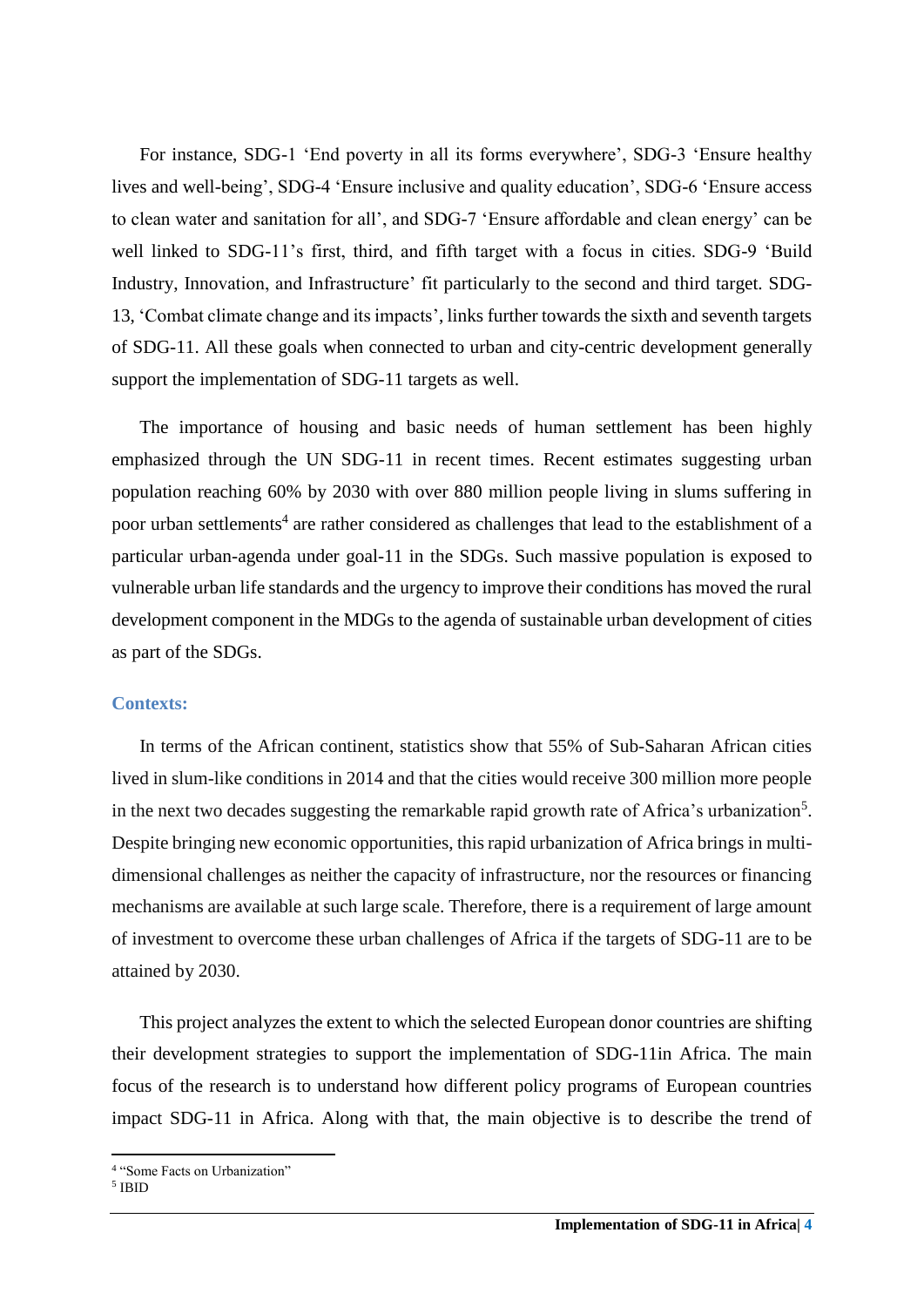development programs of the European donor countries to understand their positions and support in implementing SDG-11 in Africa. The information is to be analyzed to support advocacy efforts for Habitat for Humanity (HfH) in its European office to influence European donor countries' funding priorities as well as development programming in African countries, focusing on the implementation of SDG 11 in Africa. The geographical scope of the research is on four European donor countries France, Sweden, Germany, and the UK as they are estimated to be some of the largest European donor countries<sup>6</sup>. The recipient countries are Ethiopia, Kenya, Zambia, and Uganda given that HfHI have operations in these African countries, but are largely put into the context of Africa in general as a whole in the analysis part. A detailed recipient country analysis of Ethiopia is then provided for further analysis. It also provides specific recommendations for the advocacy purpose of HfHI regarding the topic.

## **Chapter-2: Funding Activities of the Donor Countries**

#### <span id="page-5-1"></span><span id="page-5-0"></span>**1. France:**

According to the 2016 OECD Development Cooperation report, France has been reported as the fifth largest global donor by volume and the  $11<sup>th</sup>$  largest provider of Development Assistance Committee (DAC) in terms of ODA (Official Development Assistance) as percentage of Gross National Income (GNI) 7 . France's 2015 ODA was USD 9.2 billion as 0.37% of GNI increasing 2.8% in real terms from 2014 which is first after its highest ODA percentage of GNI in  $2010<sup>8</sup>$ . This increase has been targeted to continue and meet United Nations ODA target of 0.7% of GNI by  $2030^9$ . As in the case for Africa, it has been the primary recipient of France's ODA (55% altogether)having 16 priority partner countries in Sub-Saharan Africa who are entitled to receive at least  $50\%$  of France's grant  $ODA^{10}$ . In fact, France has served as one of the top contributors donating in Africa and its post-2015 main priorities is to increase further focus in African countries for greater strategic sustainable development $^{11}$ .

Some traces of urban development programs implementation can be tracked from the activities of French Development Agency known as AFD in Sub-Saharan Africa. Overall, finance towards Sub-Saharan Africa increased from Euros 2.8 billion in 2013 to Euros 2.95

<sup>6</sup> OECD Development Cooperation Report

<sup>7</sup> OECD Development Cooperation Report

<sup>8</sup> IBID

<sup>9</sup> IBID

<sup>&</sup>lt;sup>10</sup> OECD Development Cooperation Report; "Report on the Implementation by France"

<sup>&</sup>lt;sup>11</sup> OECD Development Cooperation Report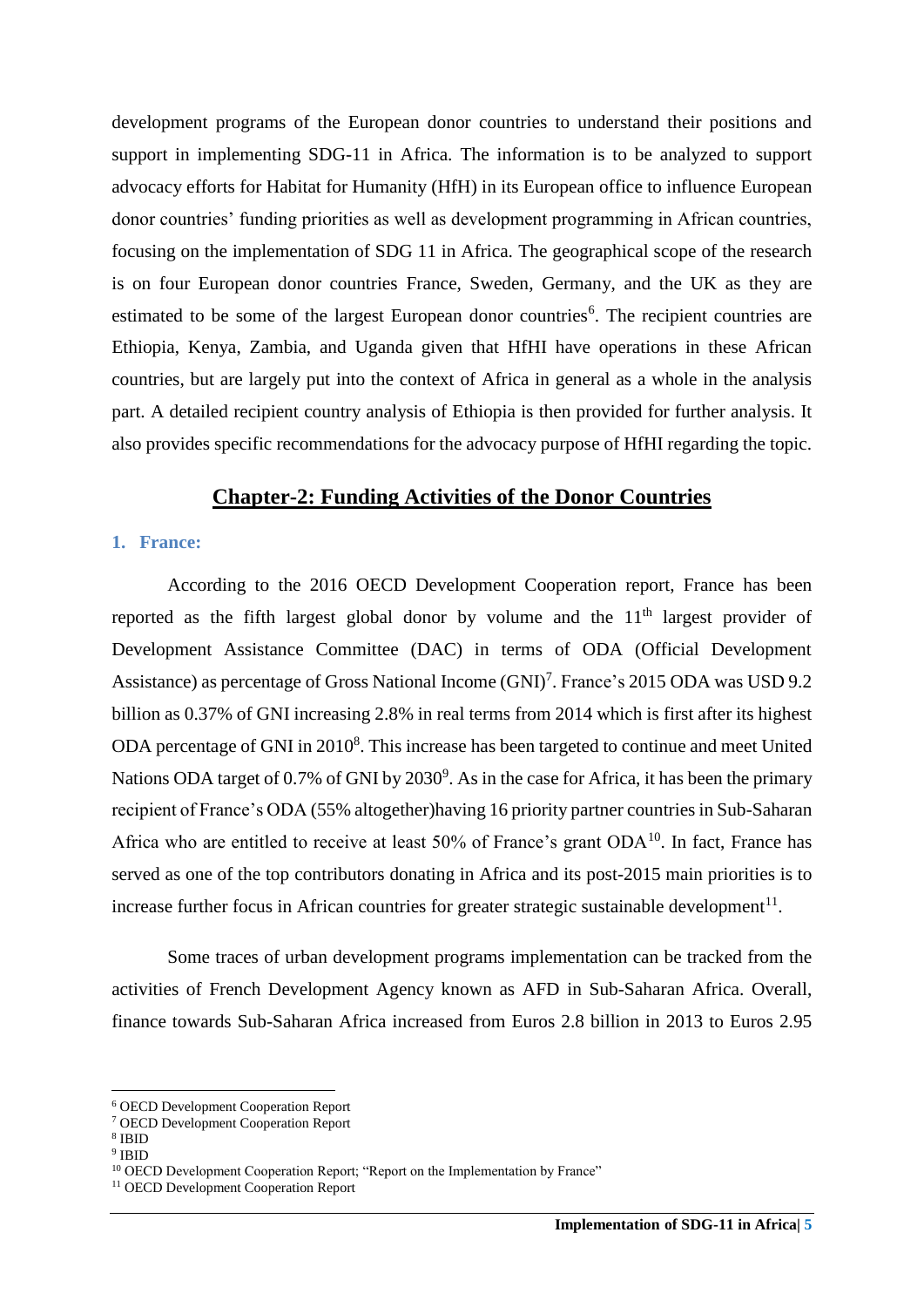billion in 2014 which amounted 36.5% of AFD's total financing<sup>12</sup>. The agency has a target of "bringing 20 billion Euros of financing to the continent by 2018"<sup>13</sup>. The agency mentions its aim to "enable the development of sustainable cities" <sup>14</sup> and identifies the need of "new investments required to accommodate...Africa's highest urban growth rate" essential to "catch up on the backlog of infrastructure, equipment and essential services that exists in most cities"<sup>15</sup> .More specifically, the agency reported that given the influx of above 300 million additional people in major cities of Sub-Saharan Africa in the next 20 years, there is a serious insufficiency of economic productivity along with inadequate facilities in these cities to support such large concentration<sup>16</sup>. These can be well acknowledged as AFD's concentration and focus on SDG-11's implementation in Sub-Saharan Africa. In addition, the reason for this inadequacy along with the insufficient urban investment/financing is claimed to be "the lack of energy or the shortcomings in transport infrastructure"<sup>17</sup> which also connects to one of the targets of SDG-11. On such reasoning, a rise of investments and higher financing in urban development as suggested from AFD over the following years will make Sub-Saharan African cities reach the targets of SDG-11. In addition, addressing the implementation of SDG-11 in 2016, AFD claims it is crucial for it to undertake in financing its urban projects now in Africa which requires innovative financing, direct lending to cities in ambitious urban projects, technical cooperation components, and more-donor grants in order to maximize the urban transformation and inclusion strategy<sup>18</sup>. Acknowledging all these, it can be noted that France is seriously considering the implementation of SDG-11 in Africa as part of its post-2015 international development activities.

Moreover, indirect linkages towards the fulfillment of SDG-11 targets are also visible. France provides support for building roads, railways, energy networks, and promoting innovative SMEs in African countries <sup>19</sup> . Even though this infrastructural and industrial component is not directly linked to SDG-11 implementation in Africa, it can be reflected as an indirect linkage towards improving living conditions of urban settlements and management of habitats by indirectly supporting targets of SDG-11. One other important area where France is allocating 2 billion Euros through to 2020 is financing for the development of renewable

<sup>12</sup> "Sub-Saharan Africa Financing"

<sup>&</sup>lt;sup>13</sup> "Africa Remains Area of Intervention"

<sup>14</sup> IBID

<sup>15 &</sup>quot;Financing Africa's Cities"

<sup>16</sup> IBID

<sup>17</sup> IBID

<sup>&</sup>lt;sup>18</sup> "Scaling Up Investment"

<sup>&</sup>lt;sup>19</sup> "Report on the Implementation by France"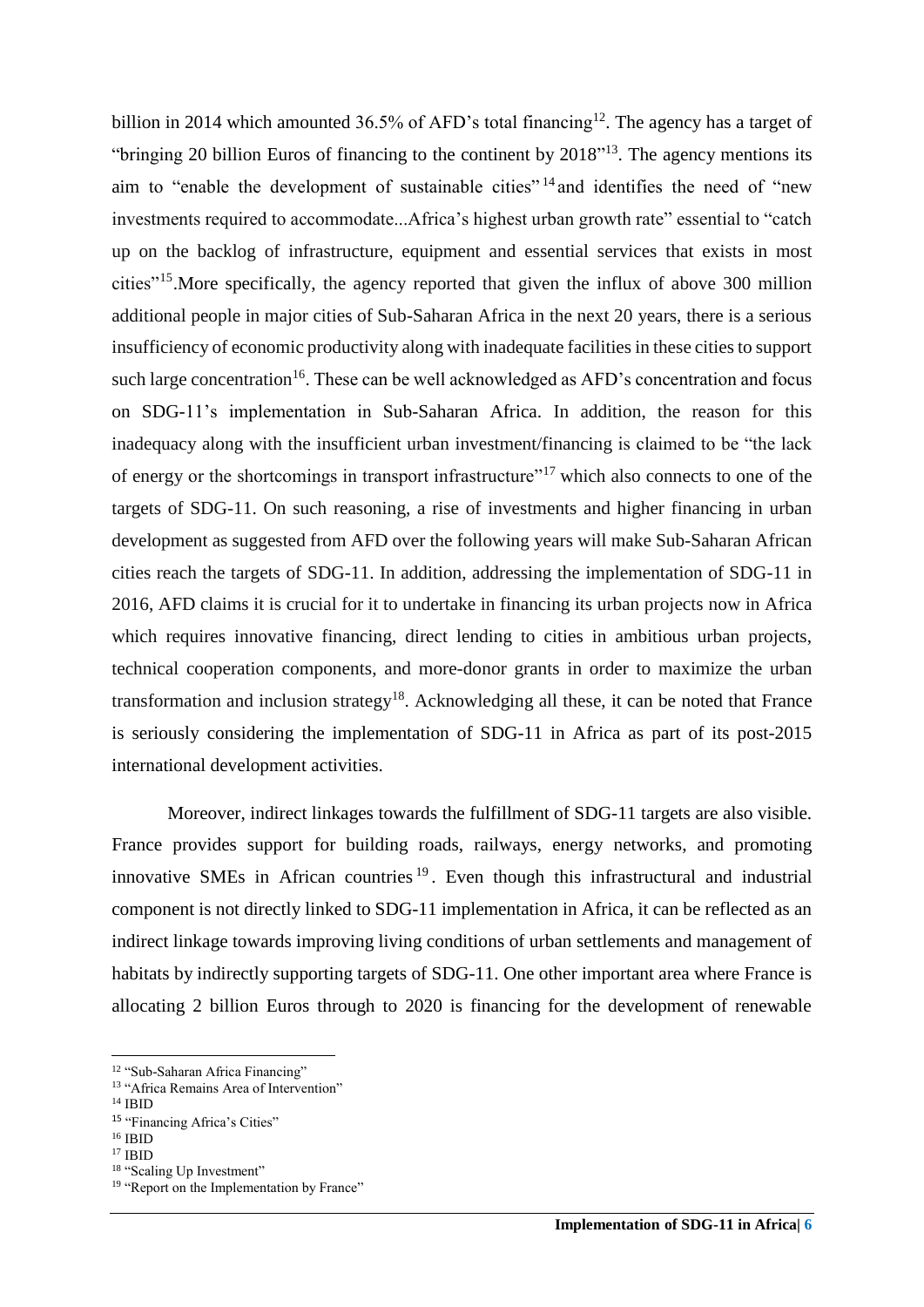energies and fighting climate-change in Africa known as the Africa Renewable Energy Initiative<sup>20</sup>. This is also an important indirect linkage to support the targets of SDG-11 as energy is vital for better living conditions and investment-building (holding the assumption that this is implemented at the urban level in Africa).

In addition, France has considered building capacities of national health-care systems for fighting recent epidemics and maternal-child mortality in Africa as one of its key priority<sup>21</sup>. Building health-care systems links as an indirect funding opportunity to make cities more sustainable as it supports relevant targets of SDG-11. Moreover, France also initiated the 2016- 2020 Cooperation Strategy on sexual and reproductive rights in West and Central Africa which prioritizes eradicating school-related gender-based violence through having projects that initiate education for girls in West Africa<sup>22</sup>. Even though the component of education in this strategy supports SDG-11's target of ensuring basic services, this may rather seem less adequately affecting the implementation of SDG-11. However, when adding the components of "an integrated approach to a continuum of care" promoting abortion services, prevention of unwanted pregnancies, and access to modern contraceptives<sup>23</sup>, this overall strategy can play vital role in treating Africa's SDG-11 challenges at the grass-roots level. High growth of population is an incentive to make more sustainable cities in terms of housing, healthcare services, and food-job security – thus, this strategy can be treated as the long-term indirect support to SDG-11.

#### <span id="page-7-0"></span>**2. Sweden:**

Sweden considers that it has a moral obligation to support people living under vulnerable conditions and poverty through its international aid and development funds<sup>24</sup>. It is the largest ODA provider as a DAC member in terms of the GNI percentage and it stands as the sixth largest ODA contributor in volume<sup>25</sup>. It is indeed the only DAC member out of the six to have successful development cooperation for developing countries reaching the UN target of 0.7% and contributing as high as  $1\%$  of  $GNI^{26}$ . Among this, more than half of the ODA is allocated to Sub-Saharan Africa to improve the living conditions of the vulnerable<sup>27</sup>

 $\overline{a}$ 

 $^{22}$  IBID

<sup>25</sup> OECD, Development Cooperation Report

 $^{20}$  IBID

<sup>&</sup>lt;sup>21</sup> "Report on the Implementation by France"

<sup>&</sup>lt;sup>23</sup> "France's External Action"

<sup>&</sup>lt;sup>24</sup> "Aid Policy Framework"

<sup>&</sup>lt;sup>26</sup> OECD, Development Cooperation Report; OECD, "Supporting Sustainable Development"

<sup>&</sup>lt;sup>27</sup> OECD, "Supporting Sustainable Development"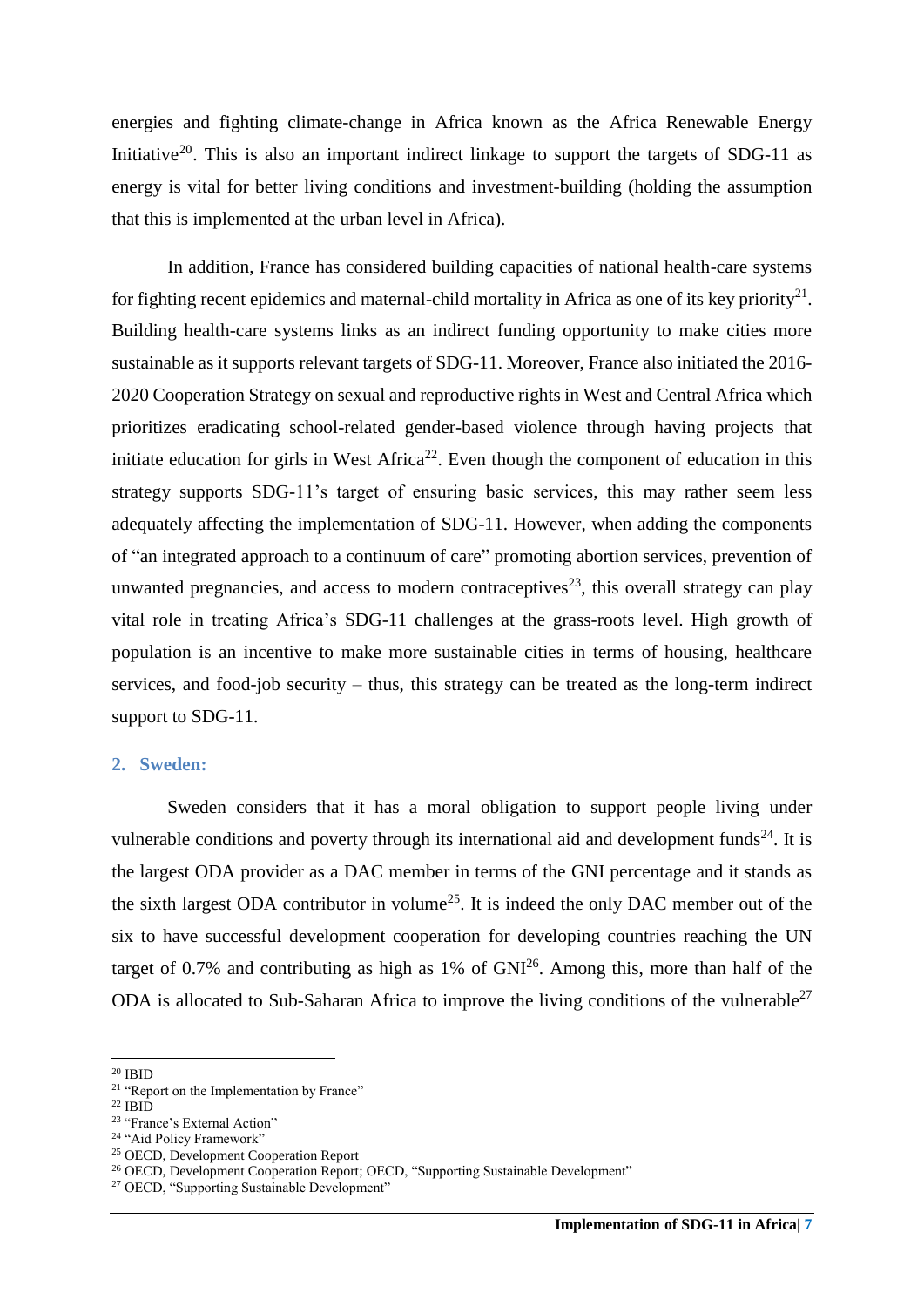indicating Sweden's ODA priority towards the region. More specifically, Sweden's post-2015 (2016-2021) funding plans and strategies for regional development cooperation in Sub-Saharan Africa altogether comprises of SEK 2670 million (approx. 277 million Euros)<sup>28</sup>. This post-2015 funding allocation is targeted to implement the SDGs in the region through the activities and projects undertaken by the Swedish International Development Cooperation Agency  $(SIDA)^{29}$ .

Before the launch of the SDGs, its 'Policy for Global Development' aimed at eliminating poverty with a rights-based and holistic approach<sup>30</sup>. Sweden considers this policy as a framework of key principles and "a central document in Sweden's aid policy" which "sets out the direction of aid in the form of a hierarchy of objectives that Swedish aid must help to achieve"<sup>31</sup>. It also considered strengthening democracy and gender equality, economic growth and good education, and environmental resilience as the other hierarchical-objectives<sup>32</sup>. Taking into account the 2030 agenda for Sustainable Development, the framework sets finance building capacity through taxation, sustainable energy, infrastructure building with green economy component, and gender equality to create resources as Sweden's core aidobjectives<sup>33</sup>. To be more specific, Sweden's priorities are sustainable use of natural resources, increase capacity for food security, and renewable energy; strengthening regional economic integration and trade, and decent work for the poor; strengthening human rights and gender equality, democracy and peace-building<sup>34</sup>. All these are to contribute more effectively in reducing poverty and ensure better living standards according to the rights-based approach. However, the agency is yet to specify any particular strategies with direct contribution to urban development of the Sub-Saharan African cities.

Nonetheless, there are other specified programs which run under Sweden's Strategic Cooperation 2016-2018 in association with the African Development Bank Group  $(AfDB)^{35}$ . Sweden's work with AfDB emphasizes sustainable and inclusive economic development with a further development of extensive infrastructural investments and economic growth through productive employment and resource mobilization<sup>36</sup>. This emphasis is indirectly linked to the

**.** 

- $31$  IBID
- <sup>32</sup> IBID

<sup>34</sup> IBID

<sup>36</sup> IBID

<sup>&</sup>lt;sup>28</sup> "Strategy for Sweden's Regional Development Cooperation"

 $^{\rm 29}$  IBID

<sup>30</sup> "Aid Policy Framework"

<sup>&</sup>lt;sup>33</sup> "Strategy for Sweden's Regional Development Cooperation"

<sup>35</sup> "Strategy for Sweden's Cooperation with AfDB"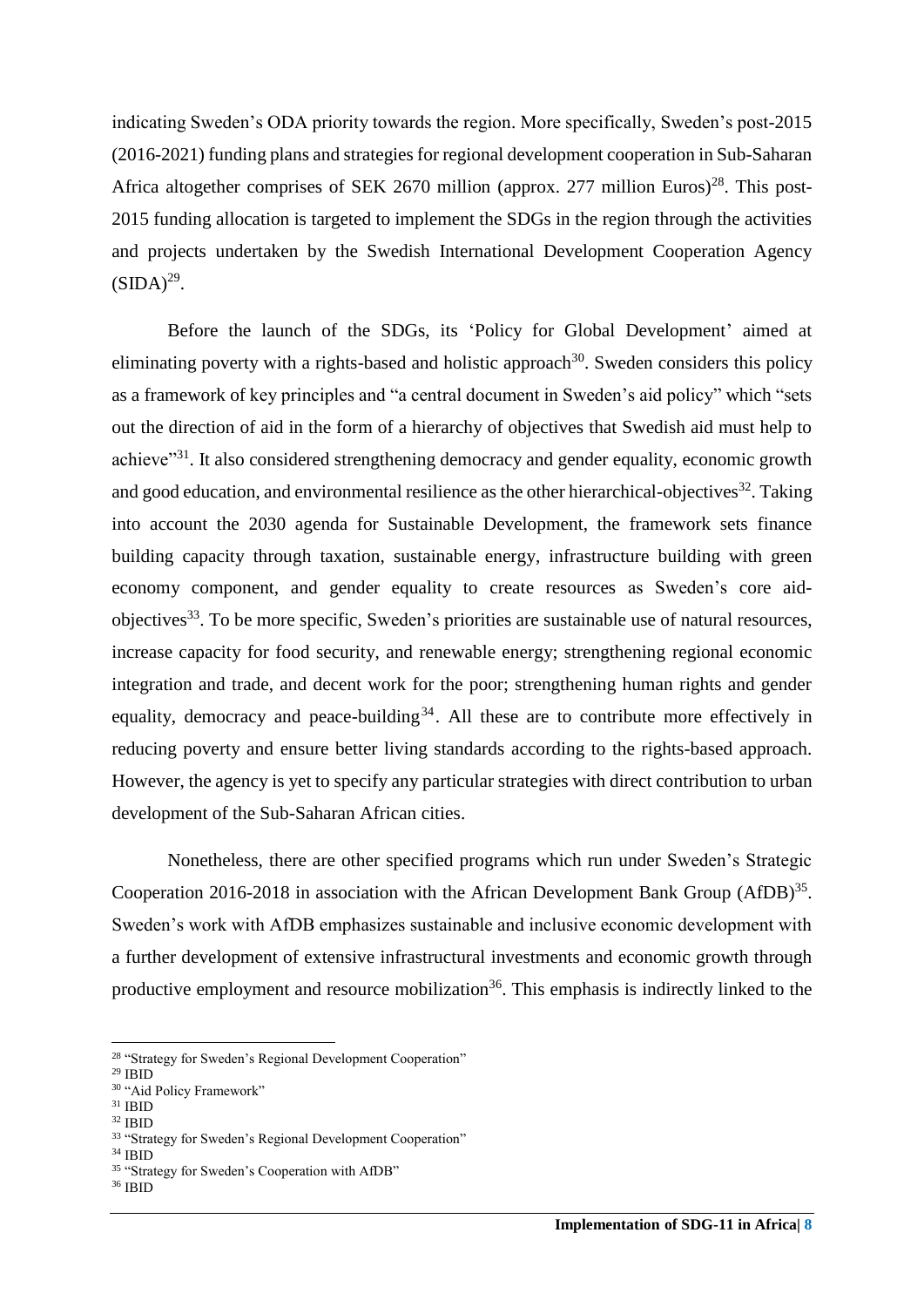implementation of the SDG-11's second and third targets as it can be linked towards infrastructural investments in urban transportation and sustainable housing development activities. Sweden's activities with AfDB in environmental and climate challenges in Africa (like that of building capacities to reduce vulnerability from disasters) are the next indirect connection indicating the implementation of the fifth, sixth, and seventh targets of the SDG-11<sup>37</sup>. Ambitious goals are also set to allocate resources for greater investments on renewable energy in households, which can be recognized to making cities and settlements more sustainable through SDG-11's first and third targets particularly<sup>38</sup>. \$13 million investment in clean and affordable energy in countries like Uganda and Kenya<sup>39</sup> from Swedfund (one of the largest financing institutes for development programs of Sweden known as the Development Finance Institute of the Swedish state, Swedfund) is an indication to this allocation of funding. However, all these indirect connections with SDG-11 targets can contribute to the SDG-11 targets only when these projects have urban-based components, which are yet to be clearly specified.

Furthermore, exploration of some of the recent programs collaborated by Sida and Swedfund is also important for further critical examination of the research. Sida is contributing closely to programs like 'the Civil Society Urban Development Programme' in Kenya to create strong and secure accommodation in cities with renewable energy, water and sanitation, and innovative cooperative savings model that encourage people in the slums to save and build their own basic accommodation<sup>40</sup>. SIDA's support to improving the living condition in Kenya's slums is direct contributions to the targets of SDG-11 that has only been enhanced with the launch of the sustainable development goals<sup>41</sup>. Additionally, the Swedfund invested  $$10$ million to improve inclusive socioeconomic development in African countries, like that in Uganda $42$ . The investment is to support low income people to improve their access to better financial services in order to fund their housing, small business, or education. This, thus, directs to making housing accessible through affordable loan and financial services and contributing towards the implementation of SDG-11. However, the question which remains and requires attention is whether these investments constitute only rural or urban basis or both. The absence

<sup>39</sup> IBID

**<sup>.</sup>** <sup>37</sup> IBID

<sup>38</sup> "Swedfund Continues to Focus on Renewable Energy"

<sup>40</sup> "Civil Society Urban Development Programme"

<sup>41</sup> IBID

<sup>42</sup> "Swedfund Promotes Inclusive Finance"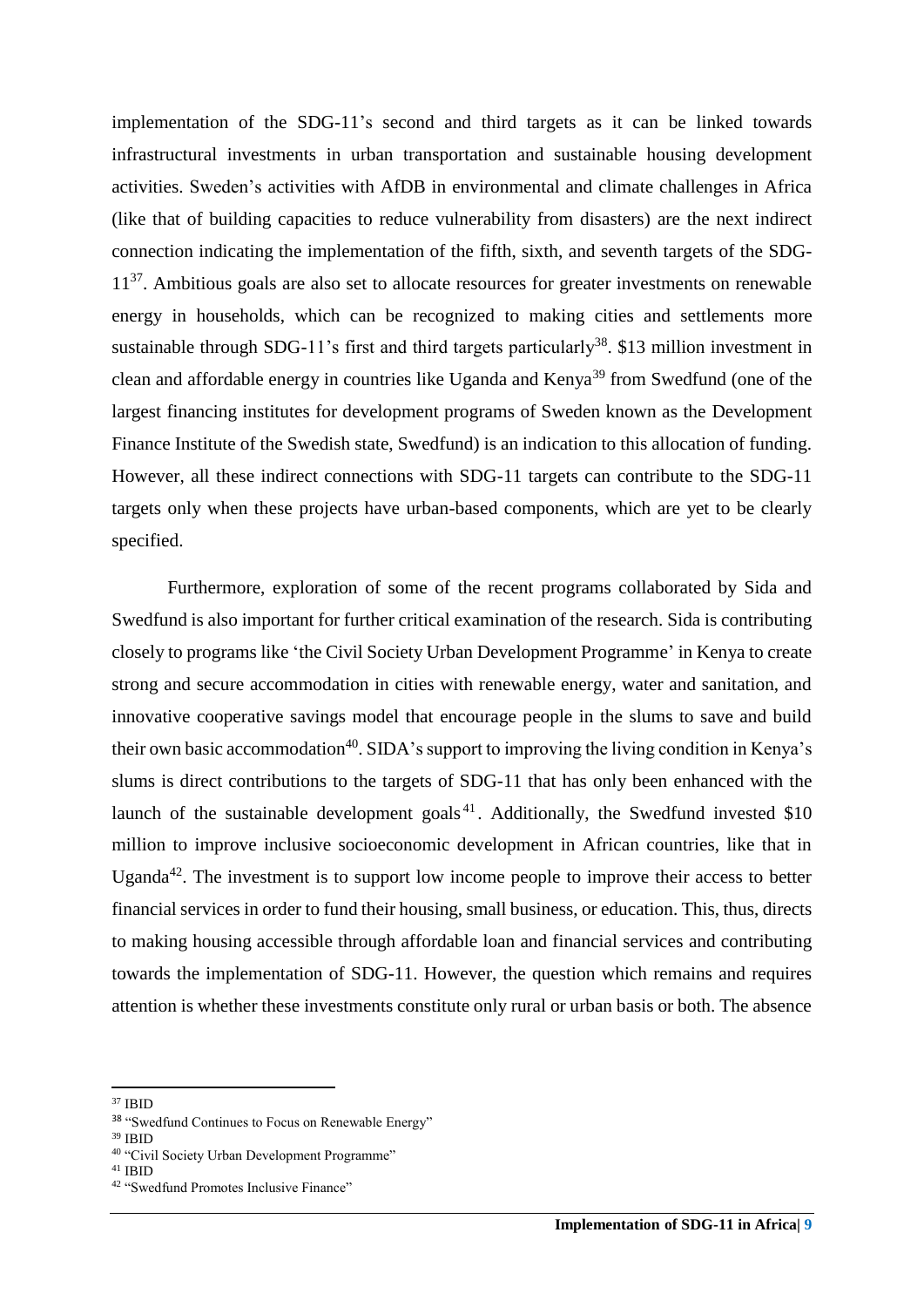of any specific answer to this vital query implies that traceable implementation of SDG-11 is also a question of rural and urban allocation of certain investments.

#### <span id="page-10-0"></span>**3. Germany:**

German actions are concentrated in providing a sustainable world both in the national and international level. The key fields identified since 2002 according to the Federal Government are sustainable economic activities, climate and energy and sustainable water resource energy<sup>43</sup>. Climate and energy are important issues for sustainable development and crucial challenges for the future. Germany aims to improve the quality of the environment and reduce the greenhouse emissions in 2020. Climate protection is a forefront priority in the domestic and international German policies. One of the tools to achieve this goal is to enforce climate protection policies<sup>44</sup>.

Sustainable water resource policy is also an important related component to SDG-11. Water is an essential component of life and our most important source. Germany is dedicated with a high standard investment especially on sewage infrastructure and the re-naturation of water bodies which are important for water regimes and biodiversity, and also prevents floodings and considers landscape planning. <sup>45</sup> According to GIZ (the Agency Deutsche Gesellschaft für Internationale Zusammenarbeit), water supply and sanitation are major issues and a growing need to Sub-Saharan African countries<sup>46</sup>. Sustainable cities are understood in the prism of cities that welcome urban development, and provide safe and healthy public services to the citizen. However, German policy towards SDG-11 in Sub-Saharan African countries is not explicitly stated as a separate concrete policy and aid intervention. Its focus on climate change, and water supply and sanitation require support on urban development.

Between December 2008 and August 2011 the German federal cabinet presented the action plan of the German strategy for adaptation to climate change. The framework is created for medium-term national adaptation process that is to be carried internally by the German Lander and other social groups on climate-policy action<sup>47</sup>. This field encompasses the initiatives undertaken by the German government to build up knowledge, communicate and provide information, support dialogue, expand German's research and information

<sup>43</sup>(Federal Government | Sustainability | Priority Fields of Action n.d.)

<sup>44</sup> IBID

<sup>45</sup> (Water & Wastewater Treatment n.d.)("Water & Wastewater Treatment" 2017)

<sup>46</sup> (Regional Cooperation n.d.)

<sup>47</sup> (Federal Government | Sustainability | Priority Fields of Action n.d.).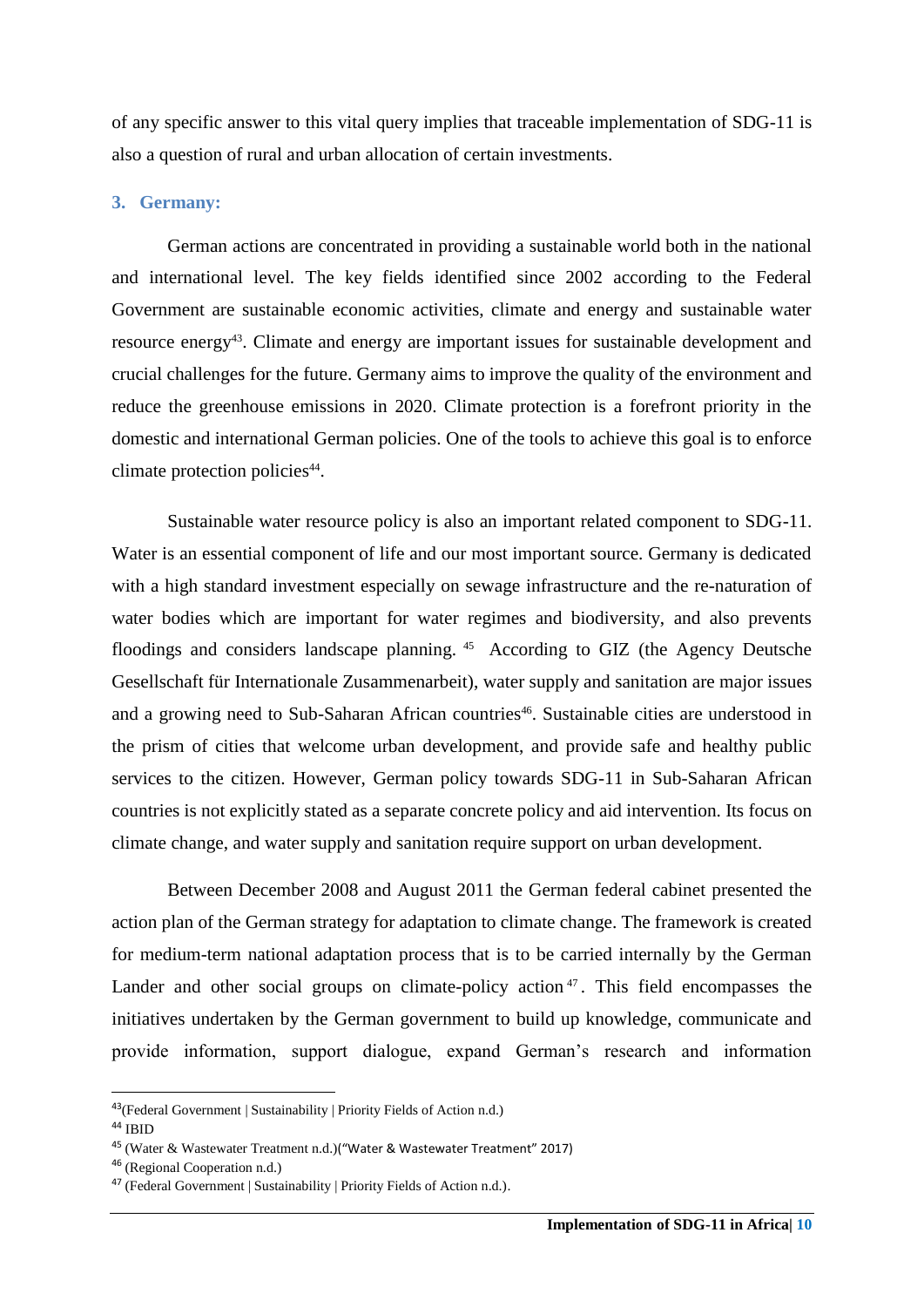infrastructure, and it establishes links with other national strategic processes including the hightech strategy 202048. Moreover, the preparation for the action is also concerned on international responsibilities such as international cooperation promoting adoption in developing countries in the context of the international climate regime and development cooperation.

According to the Sustainable Development Goals 2016 report, 30 % of the population of the Sub-Saharan African countries lives in slums encountering challenges in water sanitation, access to better houses and lack of urban infrastructure. Although the denisity of people residing in slums has declined from  $2000 - 2016^{49}$ , there is still an urgent need to develop SDG 11 in these cities because they are like magnets that attract people toward employment opportunities and incrase the population density. .

In addition, since 2002 GIZ have provided support to the African Union in many projects that are related to the SDG. For instance, some of the priority areas are good governance, agriculture and infrastructure. German international cooperation programs support the African Union priorities. Before the African Union priorities, the German international portfolio is focused on the environmental and natural resources<sup>50</sup>. African Union states that remaining challenges are to achieve economic development, natural resources development and investment in infrastructure<sup>51</sup>. However, the GIZ and AU do not say much on whether the infrastructure referred to is part of the urban or rural development. Urbanization is not a new phenomenon. It plays an important role not only at the local level but also at the international development level. As Christoph Beier Vice-Chair of the GIZ Management Board explains, "Cities are the starting point to have impact on a major scale such as on the global public goods, climate, social integration, economy, democratization and political stability". The importance of the cities is growing along witht the population and it is becoming a widespread phenohemon that requires attention and projects to promote sustainable urban development (GIZ, 2016). Furthermore, GIZ runs projects on the areas of water supply, sanitation, climate, transportation, and in the social infrastructure sector. This project aims to intervene and improve the cities, and better protect the people from negative impacts caused by climate change, such as green emissions and flooding (GIZ, 2016). This is a joint focus with the priorities of the African Union, and the projects are implemented in collaboration. Making cities greener means

<sup>48</sup> IBID

<sup>49</sup> (Sustainable Development Goals n.d.)

<sup>50</sup> (Regional Cooperation n.d.)

<sup>51</sup> (The AU Commission Strategic Plan 2014-2017 | African Union n.d.)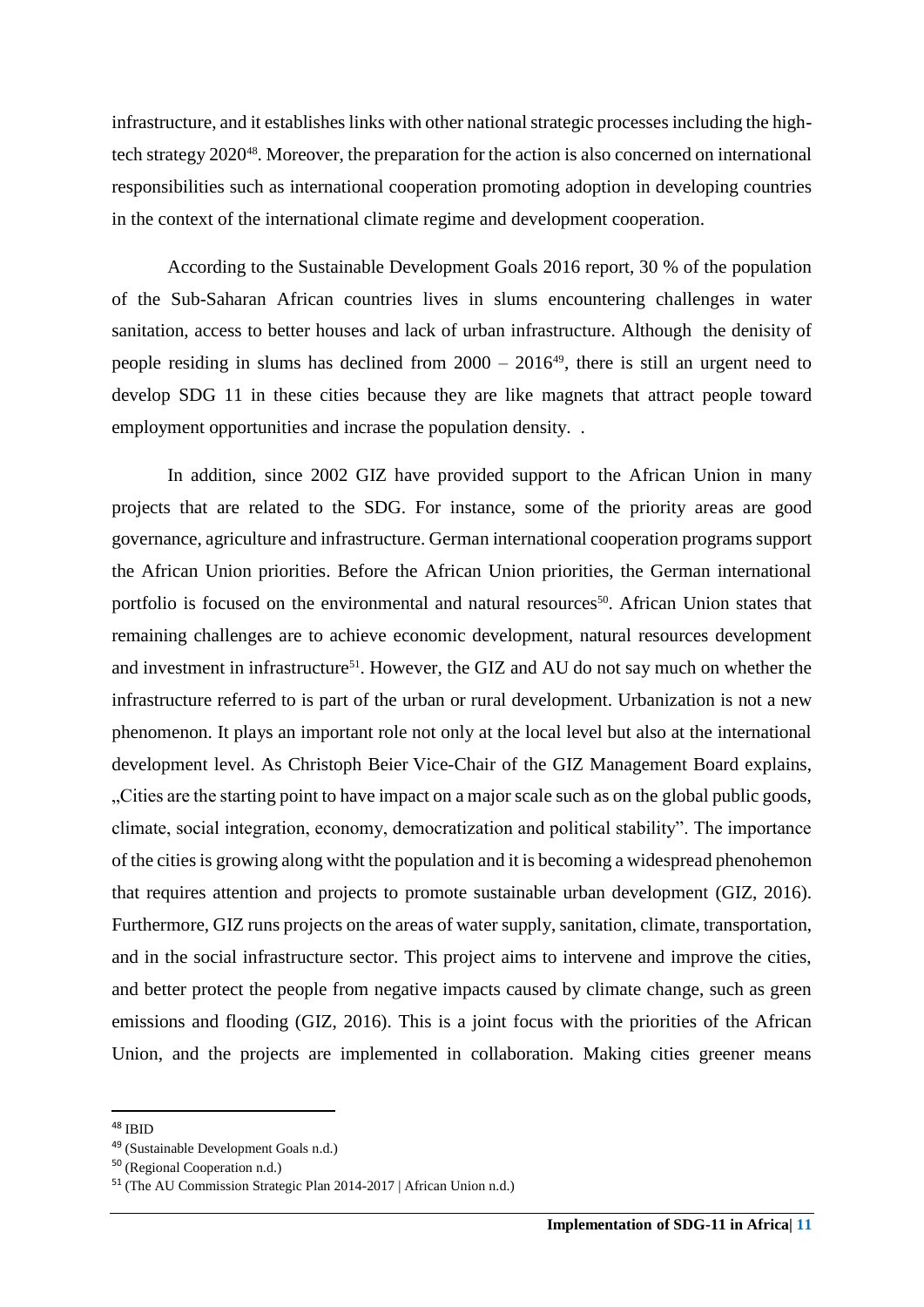improving the slums, develop the urban infrastructure and make cities grow green, thus, improving the air quality<sup>52</sup>.

Given the fact that GIZ is focused in preserving the environment and improving the climate, but also in growing and developing the economy, it is crucial to focus on the urban development such as interfering into the slums and providing water supply.

## <span id="page-12-0"></span>**4. United Kingdom:**

United Kingdom has an important role in Sustainable Development Goals as a donor country toward African countries focusing primarily on political geography, climate change, trade, governance, food and security. In addition, UK is also concern on its domestic level. Basically, UK likewise Germany have as a priority the domestic development of their own cities especially on environment related issues, sustainable urban development and climate change. The domestic priority reflect upon setting priorities on recipient countries as well.

Regarding the domestic level within UK, according to the national agenda on Human Settlement 2004 - United Kingdom, programs and projects were focused on providing adequate shelter for all, improving human settlement management, promoting sustainable Land-use planning and management. Moreover, it considers promoting the integrated provision of environmental infrastructure: water, sanitation, drainage and solid water management, promoting sustainable construction activities. Making the cities more sustainable in terms of urbanization, infrastructure and quality of life, the decision makers were tackling the issues on the individual and family level as well. The government was determined to combat complex problems faced by poor neighborhoods, as a result of an accumulated problem over the course of the years. Therefore, the object of the regional planning is to tackle this issue and correct them by improving the air quality, and the environmental health<sup>53</sup>. Therefore, it requires interventions and planning of the settlements and improving these settlements based on the infrastructure standards to ensure low pollution, health environment and better planning. The agenda on Human Settlement 2004 in the UK, means that intervention on the urban infrastructure plays an important role in lowering the pollution, and providing a better and healthy environment<sup>54</sup>.

<sup>52</sup> (The AU Commission Strategic Plan 2014-2017 | African Union n.d.)

<sup>53</sup> (UN-Habitat 2007)(UN-Habitat 2007)

<sup>54</sup> (UN-Habitat 2007)(UN-Habitat 2007)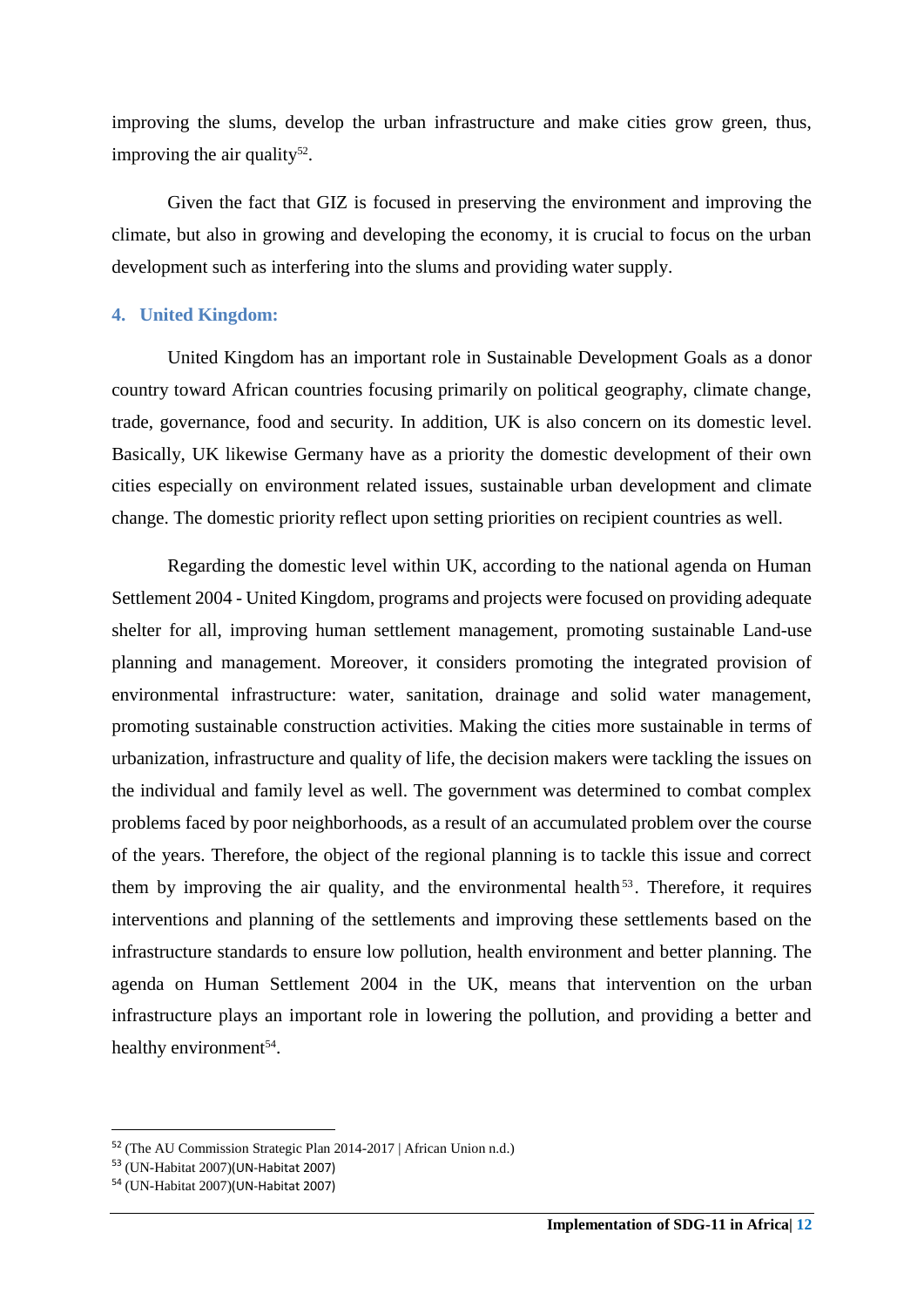Based on the findings, UK is interested in SDG-2 'End hunger, achieve food security and improved nutrition and promote sustainable agriculture'. Agriculture is a sector often affected by the climate change, cases of floodings and uncertain weather conditions as a result of the climate changes risk agriculture products and affect the lives of the consumers. The sector of agriculture is important for developing countries' economic growth, reduction of povert, overall development, and food and nutrition security. The British government is providing help to farmers of developing countries, supports better land management practicies and help the women and young people to step up in a more commercial agriculture that is also better for the climate in the case of Nigeria<sup>55</sup>. The partner in this goal is "Adaptation for smallholder agriculture". The British Government will provide up to £150 million to the International Fund for Agriculture Development's Adaptation for Smallholder Agriculture Programme<sup>56</sup>.

Regarding SDG-7 (ensure access to affordable, reliable, sustainable and modern energy for all) and goal 13 (take urgent action to combat climate change and its impacts) it is in partnership with climate and clean air coalition that has 51 country partners, 17 IGO partners and  $45$  NGO's<sup>57</sup>.

Moreover, goal 1 (end poverty in all its forms and everywhere), goal 13 (take urgent action to combat climate change and its impact) and goal 17 (strength the means of implementation and revitalize the global partnership for sustainable development) is under the name of an informal, multilateral partnership known as "Poverty-Environment Partnership". The PEP seeks to integrate poverty reduction, environmental sustainability and climate resilience in global, national and local development agendas. Members in this partnership are also the Agency Deutsche Gesellschaft für Internationale Zusammenarbeit (GIZ) Development Alternatives Durban City Ecosystem Services for Poverty Alleviation Programme<sup>58</sup>.

In addition, the UK department of International development is also in collaboration with AU since 2002 in regional projects that focus on climate, environment, trade, economic

<sup>55</sup> (Adaptation for Smallholder Agriculture - United Nations Partnerships for SDGs Platform n.d.)("Adaptation for Smallholder Agriculture - United Nations Partnerships for SDGs Platform" 2017)

<sup>56</sup>(Adaptation for Smallholder Agriculture - United Nations Partnerships for SDGs Platform n.d.)

<sup>&</sup>lt;sup>57</sup> (Climate and Clean Air Coalition (CCAC) - United Nations Partnerships for SDGs Platform n.d.)("Climate and Clean Air Coalition (CCAC) - United Nations Partnerships for SDGs Platform" 2017)

<sup>58</sup> (Poverty-Environment Partnership (PEP) - United Nations Partnerships for SDGs Platform n.d.)("Poverty-Environment Partnership (PEP) - United Nations Partnerships for SDGs Platform" 2017)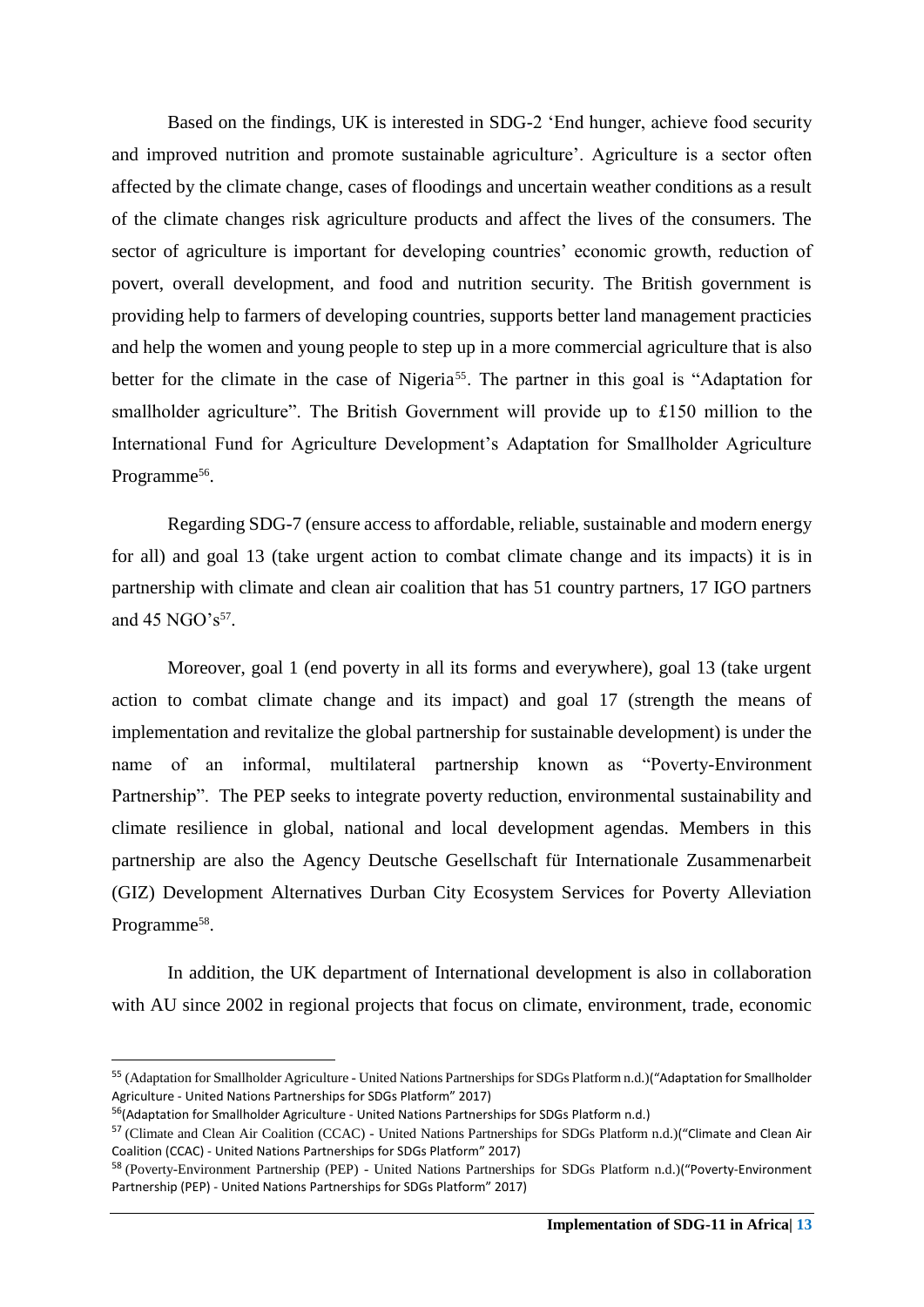development and transportation<sup>59</sup>. The focus is similar to the GIZ projects, both this countries have prioritized the climate preservation, and economic growth<sup>60</sup>.

<sup>&</sup>lt;sup>59</sup> (Sustainable Development Goals n.d.) ("Sustainable Development Goals" 2017)

 $^{60}$  (The AU Commission Strategic Plan 2014-2017 | African Union n.d.) ("The AU Commission Strategic Plan 2014-2017 | African Union" 2017)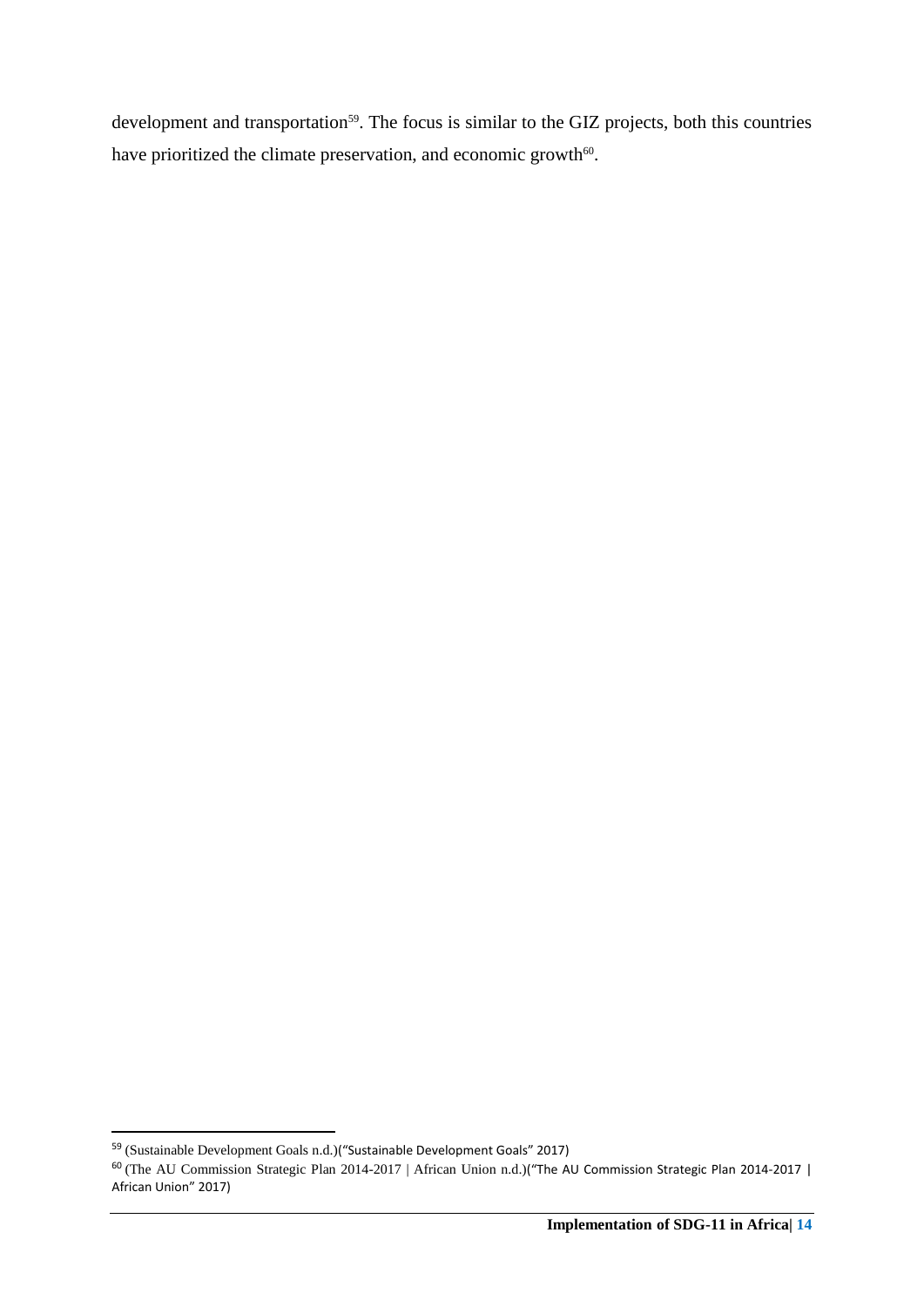# <span id="page-15-0"></span>**Chapter-3: Detailed Perspective of a Recipient Country- Ethiopia**

## <span id="page-15-1"></span>**i. Background:**

After Nigeria, Ethiopia is the second largest populous country in Africa,with an estimated population of nearly 100million (in 2017) and a growth rate of 2.9 percent per year<sup>61</sup>. It is one of the poorest countries in the world. According to the Global Multidimensional Poverty Index (MPI) published by Oxford University Study Ethiopia is the second poorest country in the world<sup>62</sup>. 74.7 million of the population bears the burden of poverty. 47% of males and 31% of females are literate<sup>63</sup>. In rural Ethiopia 96.3% are poor while in the urban area the percentage of poverty is 46.4%.80% of population is living mainly in densely populated settlements which makes Ethiopia a predominantly rural country<sup>64</sup>.

The Ethiopian economy is a subsistence one that is highly dependent on agriculture. Over 85 percent of the population depends on this sector for earning the means of its livelihood. Agriculture accounts for almost half of the GDP and more than 90 percent of the export earnings. However, the share of agriculture is declining steadily whereas the share of the service sector in GDP is rising recently. Despite the fact that the growth performance was poor in the past, the country has experienced economic development in recent times placing Ethiopia among the top performing economies in sub Saharan Africa. The performance in growth is in excess of the population growth rate and the seven percentage that is a compulsory requirement in order to attend the MDG goal of halving poverty by 2015. However, there are a number of challenges to sustain the trend of economic growth. There is a strong correlation between weather conditions (adequate rainfall) and economic performance in Ethiopia. <sup>65</sup> Such dependency makes country's economy vulnerable to the trade and development. To reduce the dependency government started to contribute in other sectors such as industry. The Growth and Transformation Plan I and II are the plans of Ethiopian government to strengthen both economic and social sectors in the country.

<sup>61</sup> The World Factbook. CIA. Retrieved July 01, 2017

<sup>62</sup> Alkire, S., Conconi, A., Robles, G. and Seth, S. (2015). "Multidimensional Poverty Index, 2014/2015: Brief Methodological Note and Results." OPHI Briefing 27, University of Oxford, January.

<sup>63</sup> Global MPI Interactive Databank

 $64$  Ibid.

<sup>&</sup>lt;sup>65</sup> Munich Personal RePEc Archive, Foreign aid and economic growth in Ethiopia, Tasew Tadesse. Dilla University, July, 2011, [https://mpra.ub.uni](https://mpra.ub.uni-muenchen.de/33953/1/FOREIGN_AID_AND_ECONOMIC_GROWTH_IN_ETHIOPIA_33953.pdf)[muenchen.de/33953/1/FOREIGN\\_AID\\_AND\\_ECONOMIC\\_GROWTH\\_IN\\_ETHIOPIA\\_33953.pdf](https://mpra.ub.uni-muenchen.de/33953/1/FOREIGN_AID_AND_ECONOMIC_GROWTH_IN_ETHIOPIA_33953.pdf)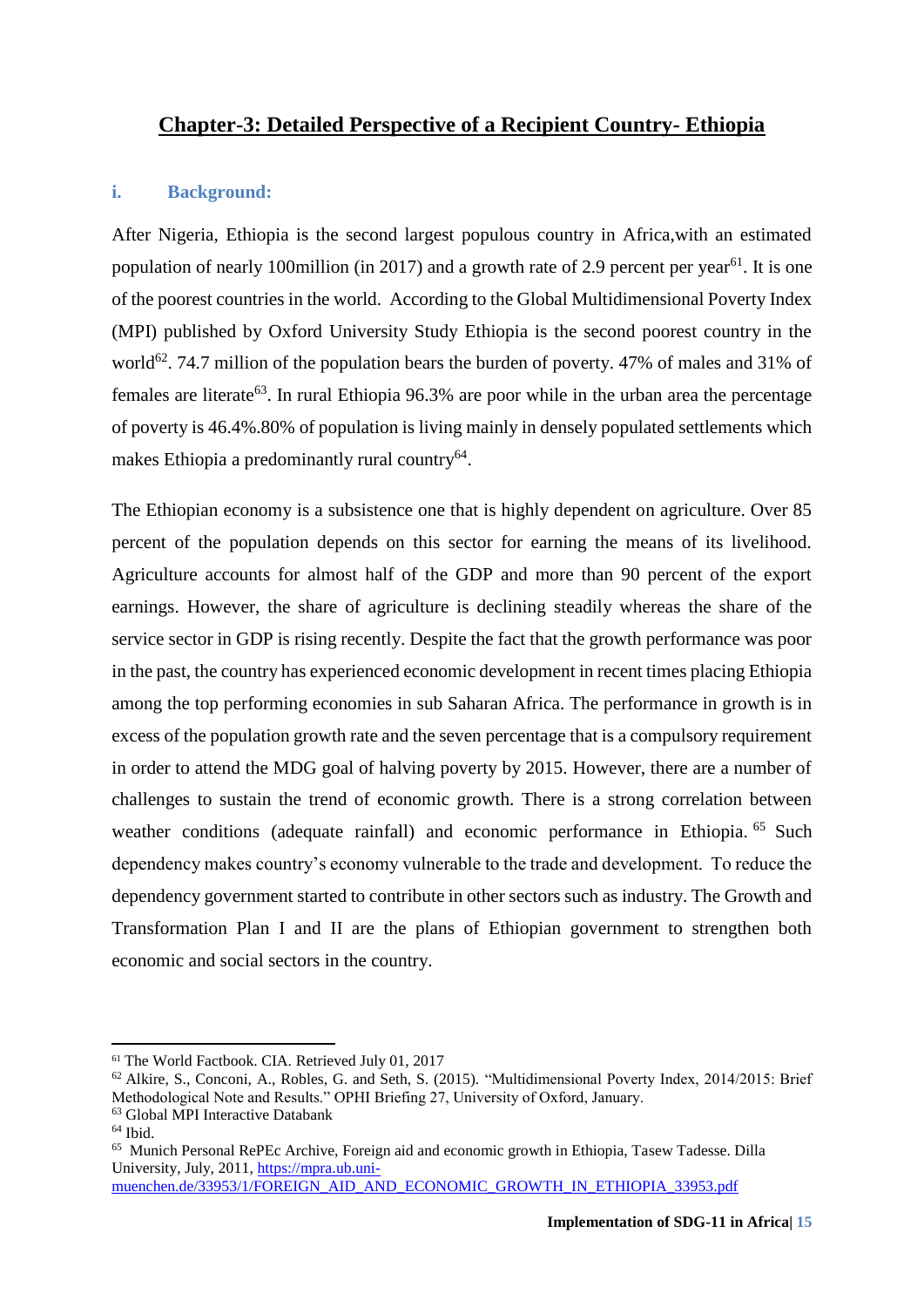# <span id="page-16-0"></span>**Donor Countries to Ethiopia:**

Ethiopia is one of the fastest growing economies in Africa. However, despite this fact, the government is still among low-income countries in the world. Ethiopia is the largest donor recipient country in African continent from US, EU countries and international organisations. The government takes the national priorities on the agricultural sector and Growth and Transformation Plan (GTP).

"In 2010, 86% of scheduled disbursements to Ethiopia were recorded by the government. This rate exhibits an improvement from 2007 but is still lower than 2005 figures, and as such Ethiopia has not met the 2010 target for this indicator<sup>366</sup>. Among top donors to Ethiopia are Ireland, the EU Institutions and the Global Fund that share 90% of aid. The US, Canada and the UK share the lowest percentage of donorship among others<sup>67</sup>.

|                        | Government's     | Aid disbursed  | 2007       | 2010*   |         | Total aid        |
|------------------------|------------------|----------------|------------|---------|---------|------------------|
|                        | budget estimates | by donors for  |            | $\%$    |         | disbursed        |
|                        | of aid flows in  | government     | (for       | $C=a/b$ | $C=b/a$ | through          |
|                        | 2010             | sector in 2010 | reference) |         |         | other donors     |
|                        | (USD m)          | (USD m)        |            |         |         | (USD m)          |
| African                | 97               | 153            | 62 %       | 63%     |         | $\overline{0}$   |
| Development            |                  |                |            |         |         |                  |
| <b>Bank</b>            |                  |                |            |         |         |                  |
| Austria                | 3                | $\overline{0}$ | 26 %       |         | 0%      | $\theta$         |
| Belgium                |                  | ---            | 9%         | ---     |         | $\overline{0}$   |
| Canada                 | 9                | 64             | 72%        | 14%     |         | 43               |
| <b>EU</b> Institutions | 205              | 151            | 85%        |         | 73%     | 64               |
| Finland                | 8                | 17             | 49%        | 51%     |         | $\overline{7}$   |
| France                 | 3                | 36             | 3%         | 7%      |         | $\boldsymbol{0}$ |

# **Table: 1<sup>68</sup>**

<sup>&</sup>lt;sup>66</sup> Aid Effectiveness 2011: Progress in Implementing the Parsi declaration. Volume II. Country Chapter., p. 8. <https://www.oecd.org/dac/effectiveness/Ethiopia%202.pdf>  $67$  Ibid.

<sup>&</sup>lt;sup>68</sup> Aid Effectiveness 2011: Progress in Implementing the Parsi declaration. Volume II. Country Chapter., p. <https://www.oecd.org/dac/effectiveness/Ethiopia%202.pdf> p. 7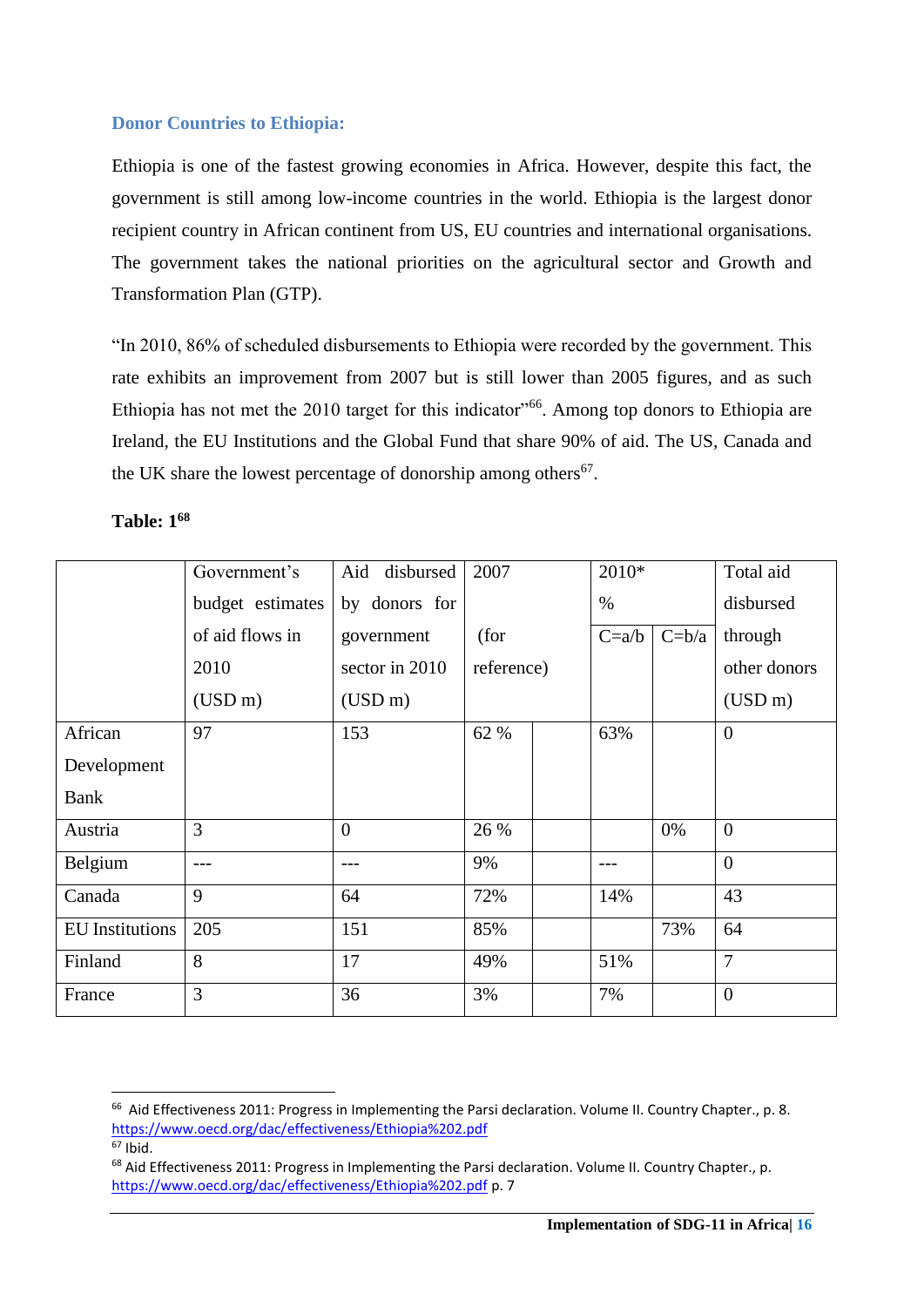| <b>GAVI</b>           | 38             | 17             | $---$          |       | 46%   | $\boldsymbol{0}$ |
|-----------------------|----------------|----------------|----------------|-------|-------|------------------|
| Alliance              |                |                |                |       |       |                  |
| Germany               | 50             | 23             | 45%            |       | 46%   | $\overline{0}$   |
| <b>Global Fund</b>    | 76             | 305            | 55%            | 25%   |       | $\overline{0}$   |
| Greece                | $\mathbf{0}$   | $\mathbf{1}$   | $-$ --         | $0\%$ |       | $\overline{0}$   |
| <b>IFAD</b>           | 11             | 16             | 56%            | 71%   |       | $\overline{0}$   |
| Ireland               | 32             | 34             | 49%            | 96%   |       | $\overline{0}$   |
| Italy                 | 9              | 38             | 22%            | 23%   |       | $\overline{0}$   |
| Japan                 | $\overline{3}$ | 47             | 19%            | 7%    |       | 22               |
| Korea                 | $\overline{2}$ | $\overline{0}$ | $\overline{0}$ |       | $0\%$ | $\overline{0}$   |
| Netherlands           | $\overline{7}$ | $\overline{0}$ | 82%            |       | $0\%$ | 41               |
| Norway                | $\overline{2}$ | $\overline{7}$ | $---$          | 34%   |       | $\overline{5}$   |
| Spain                 | $\overline{0}$ | 9              | $---$          | $0\%$ |       | $\overline{0}$   |
| Sweden                | $\overline{8}$ | $\overline{0}$ | 72%            |       | $0\%$ | 6                |
| United                | 138            | 188            | 73%            | 73%   |       | $\overline{0}$   |
| Kingdom               |                |                |                |       |       |                  |
| <b>United Nations</b> | 91             | 148            | 62%            | 61%   |       | 184              |
| <b>United States</b>  | $\overline{4}$ | 380            | 2%             | 1%    |       | $\overline{0}$   |
| World Bank            | 481            | 1097           | 93%            | 44%   |       | $\overline{0}$   |
| Average               |                |                | 47%            | 32%   |       |                  |
| Donor ratio           |                |                |                |       |       |                  |
| <b>Total</b>          | 1277           | 2651           | 62%            | 48%   |       | 374              |

\*Ration c=a/b except government's budget estimate are greater than disbursements (c=b/a)

**Table-2: The Donor Countries and Organisations to Ethiopia (2012-2013) <sup>69</sup>**

<sup>&</sup>lt;sup>69</sup> ODA. Official Development Assistance Group Ethiopia.<http://dagethiopia.org/new/oda-to-ethiopia>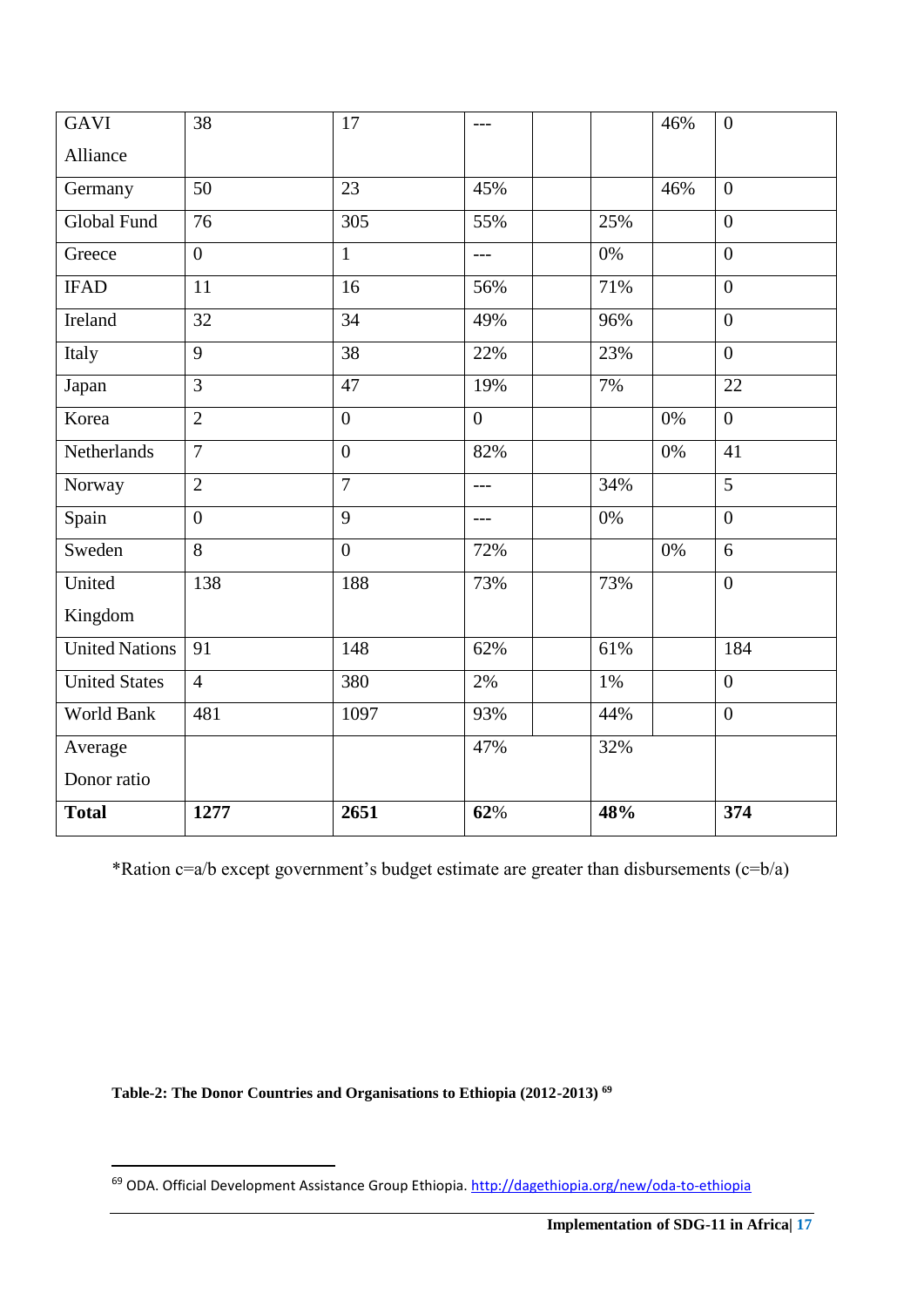| <b>TopBilateral</b><br>Partners( <i>in</i> |       | <b>Top Multilateral Partners</b>   | $(in$ $USD \, m)$ |
|--------------------------------------------|-------|------------------------------------|-------------------|
| $\text{USD}$ m)                            |       | includes core resources only       |                   |
| 1. United States                           | 610.3 | 1. World Bank (IDA)                | 847.6             |
| 2. United Kingdom                          | 466.3 | 2. African Development Bank (AfDF) | 222.0             |
| 3. European Union                          | 170.8 | 3. The Global Fund                 | 182.7             |
| 4. Japan                                   | 146.6 | 4. GAVI                            | 101.0             |
| 5. Canada                                  | 128.9 | 5. UN Funds and Programmes         | 80.1              |

Since 2017 the government of Ethiopia has been receiving donor assistance through Aid Management Platform. The US shares the largest portion among top five donor countries while the rest five providers are international organisations.

## <span id="page-18-0"></span>**ii. Overview of Agricultural Component in GTP I and II:<sup>70</sup>**

The Growth and Transformation Plan (GTP) is a national [five-year plan](https://en.wikipedia.org/wiki/Five-year_plans_of_Ethiopia) created by the [Ethiopian](https://en.wikipedia.org/wiki/Ethiopia) Government to improve the country's economy by achieving a projected [gross](https://en.wikipedia.org/wiki/Gross_domestic_product)  [domestic product](https://en.wikipedia.org/wiki/Gross_domestic_product) (GDP) growth. Both GTP I and II aim to sustain high growth and reduce the level of poverty. It also places the country on the path to becoming a middle-income country by 2025. Ethiopia started to implement the Sustainable Development Goals (SDGs) in line with the first and second Growth and Transformation Plan (GTP-I and II).

GTP I focused on accelerating growth in production of traditional crops. It has done so by promoting the adoption of improved technologies by smallholder farmers, and by increasing investment in rural infrastructure, particularly for irrigation and improved watershed management. It also emphasized the need to ensure food security across all sections of Ethiopian society.

During GTP II, while accelerated growth in agricultural productivity continues to be an important area of focus, a gradual shift in emphasis towards high value crops and livestock production is being envisaged. This is to be complemented by the establishment of a market system that benefits farmers and non-farm rural actors. Similarly, natural resources development also continues to be an important area of emphasis.

<sup>&</sup>lt;sup>70</sup> The Federal Democratic Republic of Ethiopia. Growth and Transformation Plan (GTP) 2010/11-2014/15. Volume I. Main Text. Ministry of Finance and Economic Development. November 2010, Addis Ababa. [http://et.one.un.org/content/dam/unct/ethiopia/docs/GTP%20English%20Vol1%20\(1\).pdf](http://et.one.un.org/content/dam/unct/ethiopia/docs/GTP%20English%20Vol1%20(1).pdf)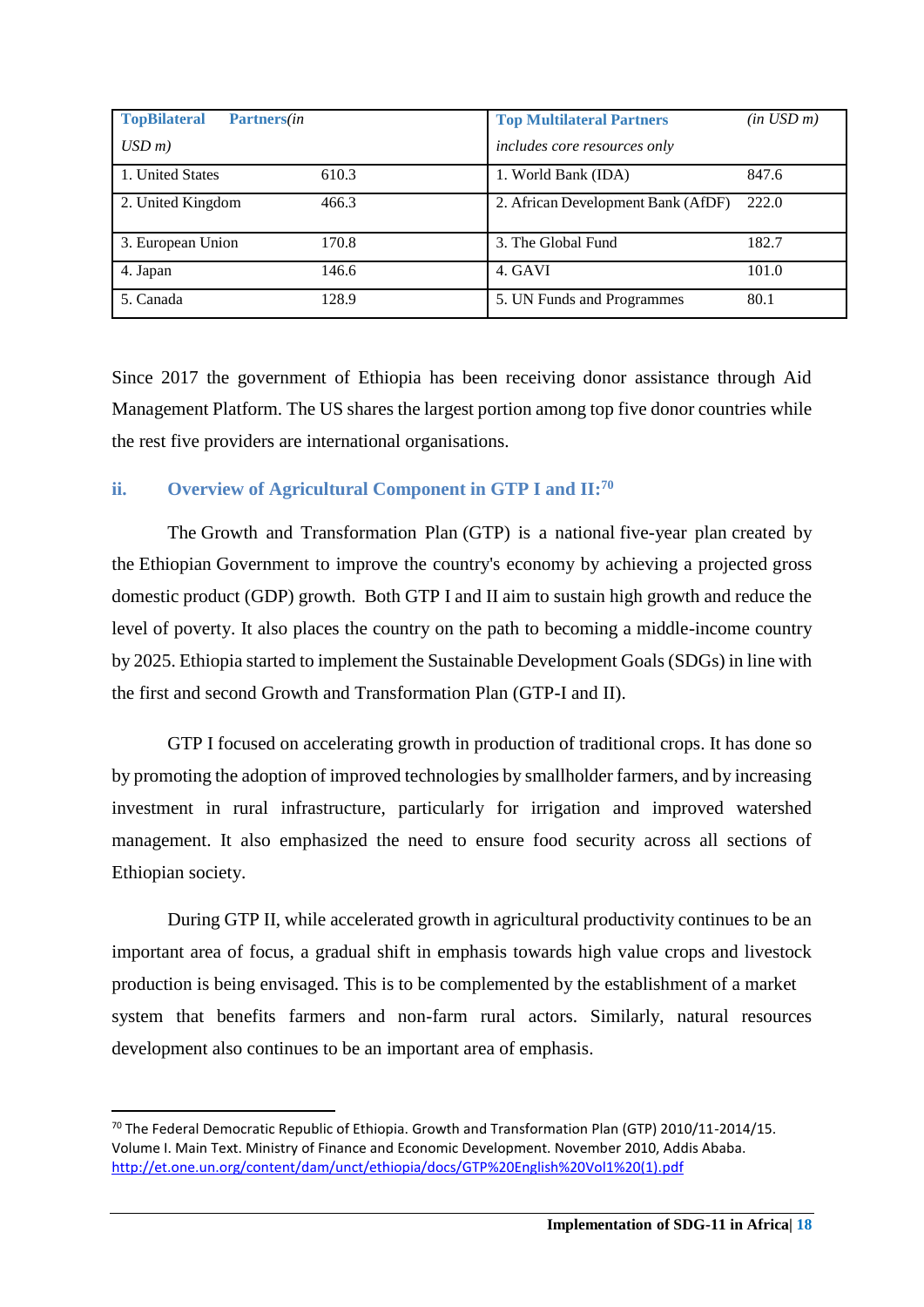However, the GTP II goes beyond this to promote more sustainable farming practices and enhanced conservation of indigenous biodiversity resources as well as livelihood development from natural resources (forestry, rehabilitated lands, water resources, etc.). A third area of emphasis is food security that continues to be a challenge. Finally, specific focus is placed on building institutional capacity for implementing and monitoring agricultural development. An underlying principle of the GTP II for agricultural development is that environmental sustainability must be maintained, climate change adaptation and mitigation should be promoted, and growth should be broad based and inclusive, with a particular focus on engaging women, youth and poor households.

#### <span id="page-19-0"></span>**Policy Recommendations to Improve the Agricultural Sector in Ethiopia:<sup>71</sup>**

First of all, government should develop strategic objectives to improve the productivity of crops by focusing on strategic crops. For this government should adopt new technologies. Additionally, it should increase investment in medium and large scale farming with enhanced linkages to smallholders.

Second, one of the GTP II priorities is to increase livestock production and productivity. For this reason the government should promote livestock and feed production technologies and a strong livestock health system. To increase crop production and investment in private sector of agriculture government should envisage the systems that allow certification for compliance of Ethiopian products to international standards.

Third, another top priority of the GTP II is to manage intervention working towards the watershed, irrigation and forestry development as well as implementing programs on biodiversity conservation.

Finally, in line with abovementioned improvements in agricultural sector the government should also contribute in economic and industrial transformation to reduce the high level of poverty and increase employment opportunities for a growing workforce.

## <span id="page-19-1"></span>**iii. GTP II: Economic and Industrial Transformation**

**.** 

In 2014-2015 the government of Ethiopia has launched the second five-year GTP II that is a continuation of GTP I. The National Planning Commission organized a national

<sup>&</sup>lt;sup>71</sup> Ethiopian Agricultural Transformation Agency. GTP II Transformation Agenda[. http://www.ata.gov.et/ta/gtp](http://www.ata.gov.et/ta/gtp-ii-overview/)[ii-overview/](http://www.ata.gov.et/ta/gtp-ii-overview/)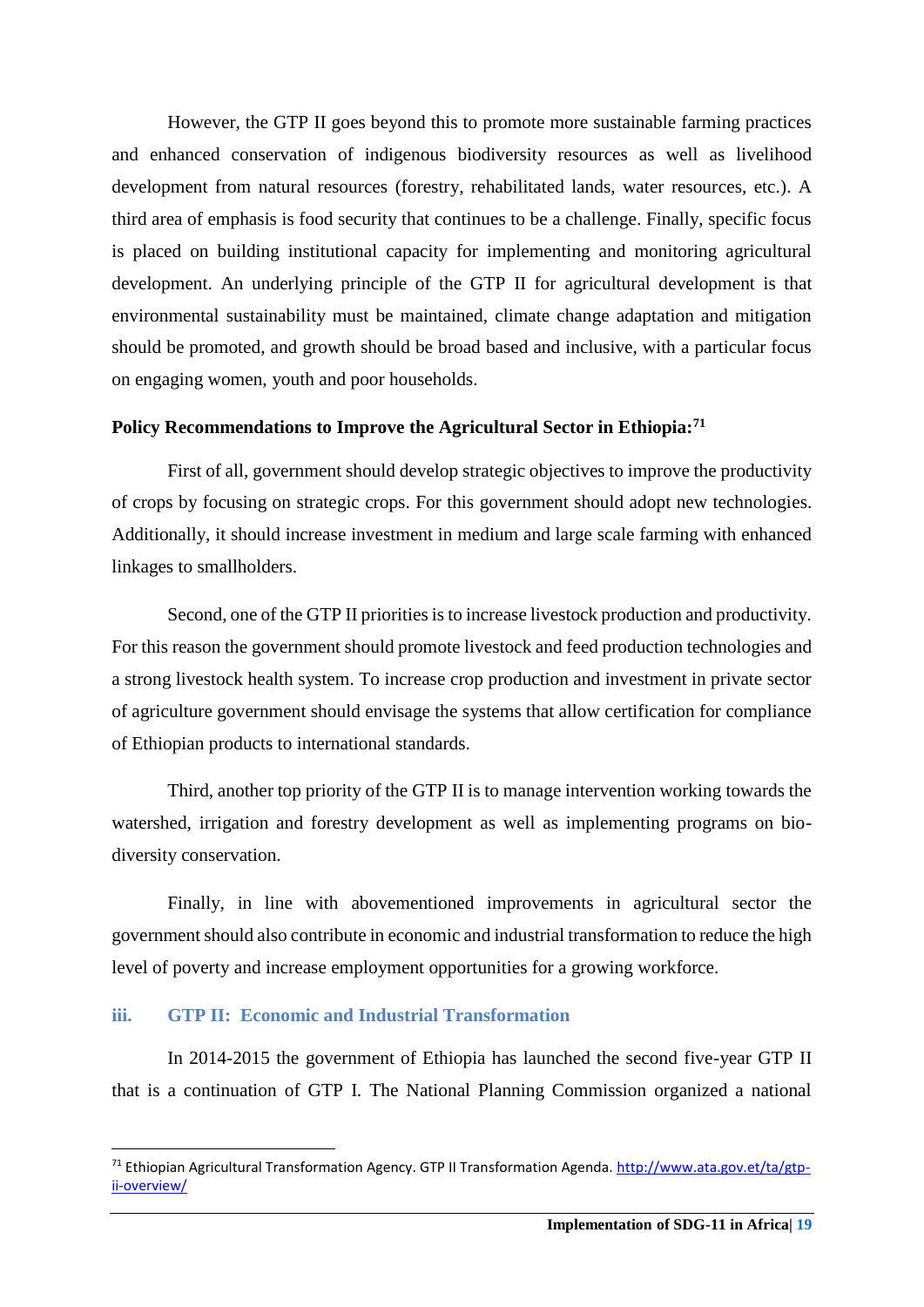workshop on Sensitization and Roll-out of 2030 Agenda on sustainable development. The workshop highlighted goals as to increase the living standards of people and industrial development of the city. The workshop namely was focused on the improvement of basic infrastructure such as roads, communication technologies, sanitation, electrical power, and water must provide attention for enhancing investments in Ethiopia.

| Table-3: Percentage Distribution of projected capital expenditure requirements by major socioeconomic |  |
|-------------------------------------------------------------------------------------------------------|--|
| sectors $(\frac{9}{6})^{72}$                                                                          |  |

| <b>Sectors</b>   | Projection |         |         |         |         | 5<br>yrs. |
|------------------|------------|---------|---------|---------|---------|-----------|
| Infrastructure   | 2014/15    | 2015/16 | 2016/17 | 2017/18 | 2018/19 | average   |
| Infrastructure   | 52.8       | 46.3    | 48.9    | 47.7    | 48.0    | 48.4      |
| Human            |            |         |         |         |         |           |
| resource         |            |         |         |         |         |           |
| development      |            |         |         |         |         |           |
| and              | 27.4       | 30.9    | 27.8    | 28.2    | 28.3    | 28.5      |
| Technological    |            |         |         |         |         |           |
| capacity         |            |         |         |         |         |           |
| building         |            |         |         |         |         |           |
| Economic         | 17.0       | 19.9    | 20.0    | 21.0    | 21.1    | 20.3      |
| sector           |            |         |         |         |         |           |
| Others           | 2.8        | 2.9     | 3.4     | 3.1     | 2.6     | 2.8       |
| capital<br>Total | 100.0      | 100.0   | 100.0   | 100.0   | 100.0   | 100.0     |
| expenditure      |            |         |         |         |         |           |

The primary goal of GTP I was to promote inclusive growth through public investment in infrastructure. Built on GTP I, the GTP II aims to transform Ethiopia into an industrialized middle-income country by 2025. The transformation will be promoted by pursuing the following three objectives:

1. Maintain an annual average real GDP growth rate of at least 11%;

**.** 

2. Pursue aggressive measures towards rapid industrialization and structural transformation;

<sup>&</sup>lt;sup>72</sup> The Federal Democratic Republic of Ethiopia. The Second Growth and Transformation Plan (GTP II) (2015/16-2019/20), National Planning Commission September 2015.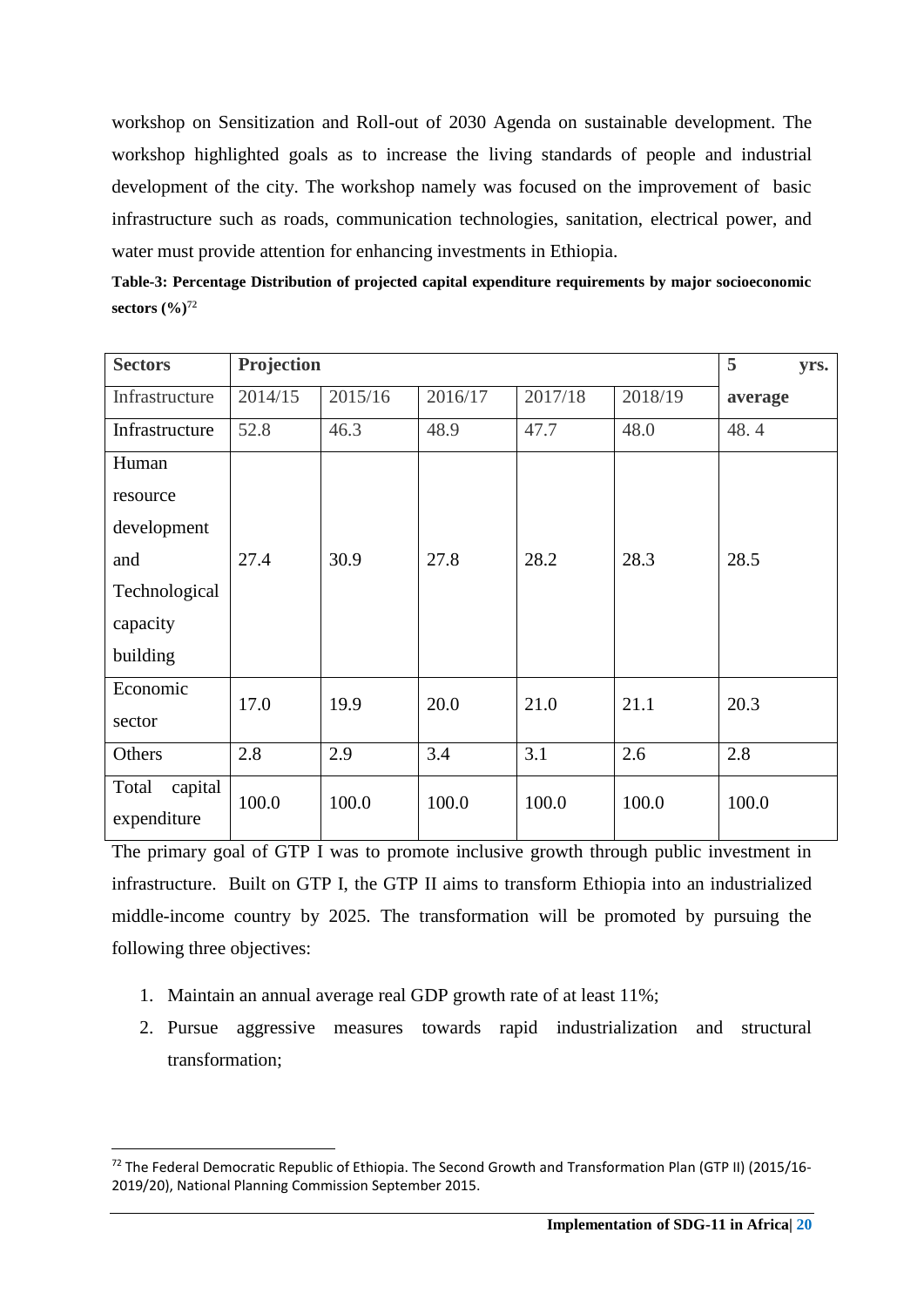3. Ensure the sustainability of growth by fostering a stable macroeconomic framework and climate resilient green economy.

"The rapid economic growth performance during the plan period, 2010/11-2014/2015, has in turn consolidated the aspirations of individual citizens and the country in general to achieve even better in the time ahead. Ethiopia's achievements over the last five years have also attracted global recognition, and help the image of the country for the better, as can be observed from the increased inflow of FDI and strong performance of the country's first ever sovereign bond in the international capital markets"<sup>73</sup>



**Figure-1: GDP Growth by Major Economic Sectors (2009/10-2014/15)<sup>74</sup>**

The country is contextualizing and mainstreaming the Sustainable Development Goals (SDGs) into GTP II. There is a strong link among the Climate-Resilient Green Economy (CRGE), SDGs and GTP II that are aligned with Ethiopia's Intended Nationally Determined Contribution (INDC). For these reasons, Ethiopia aims to invest in the agricultural, energy and transport sectors, and to improve access to quality basic services. The industrialization of the agricultural sector will be accelerated. To improve food security sector will be emphasized through GTP

<sup>&</sup>lt;sup>73</sup> Federal Democratic Republic of Ethiopia. Growth and Transformation Plan II (GTP II) (2015/16-2019/20).

Volume I: Main Text. National Planning Commission. Addis Ababa, 2016, p.5

 $74$  The data is provided by the National Planning Commission of Ethiopia, May, 2016. Addis Ababa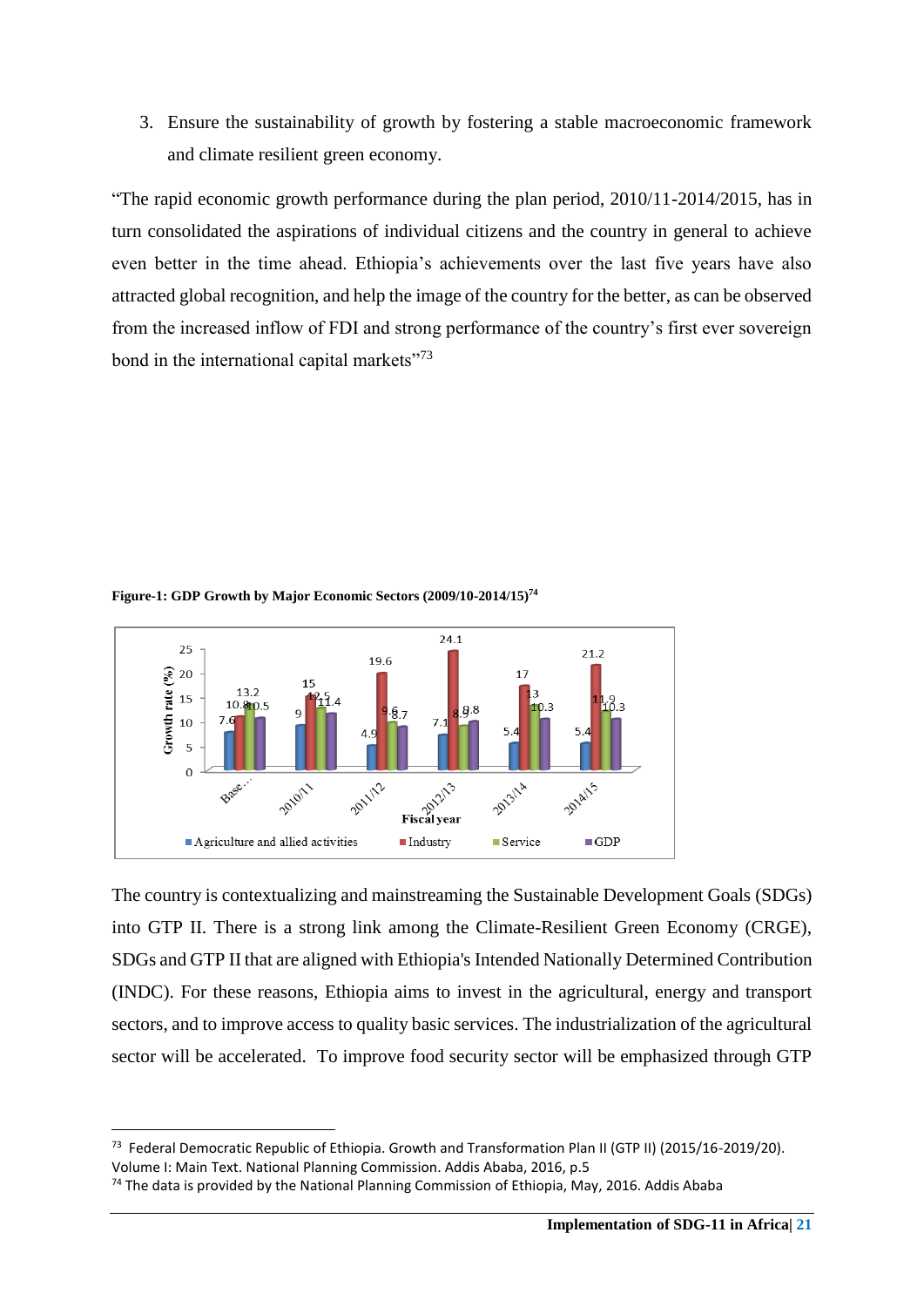II. The Bank's new Country's Strategic Paper (CSP) will align with and facilitate attainment of GTP II objectives by continuing to focus on:<sup>75</sup>

- 1. Develop infrastructure, especially energy, transport, water and sanitation
- 2. Promote economic governance, with particular emphasis on facilitating effective delivery of basic services at local level and business enabling environment for private sector development.

. By aligning with GTP II, the new CSP's twin pillars are consistent with the objectives of the Bank's ten year strategy plan. The CSP contributes to the attainment of green growth and climate resilience goals, with special emphasis in the High Fives – light up and power Africa, feed Africa, integrate Africa, industrialize Africa, and improve quality of life for the people of Africa"<sup>76</sup>

# <span id="page-22-0"></span>**Strategic Pillars of GTP II<sup>77</sup>**

To achieve the objectives of GTP II set out above, Ethiopia government pursues the following pillar strategies:

- a. Sustaining the rapid economic growth and development witnessed during the last decade including GTP I;
- b. Increase productive capacity and efficiency to reach the economy's productive possibility frontier through rapidly improving quality, productivity and competitiveness of productive sectors (agriculture and manufacturing industries);
- c. Enhance the transformation of the domestic private sector to enable them become capable development force;
- d. Build the capacity of the domestic construction industry, bridge critical infrastructure gaps with particular focus on ensuring quality provision of infrastructure services;
- e. Proactively manage the on-going rapid urbanization to unlock its potential for sustained rapid growth and structural transformation of the economy;
- f. Accelerate human development and technological capacity building and ensure its sustainability;

<sup>75</sup> African Development Bank Group. Federal Democratic Republic Of Ethiopia Country Strategy Paper 2016- 2020. Earc department. p. IV

<sup>76</sup> Ibid.

<sup>&</sup>lt;sup>77</sup> Federal Democratic Republic of Ethiopia. Growth and Transformation Plan II (GTP II) (2015/16-2019/20). Volume I: Main Text. National Planning Commission. Addis Ababa, 2016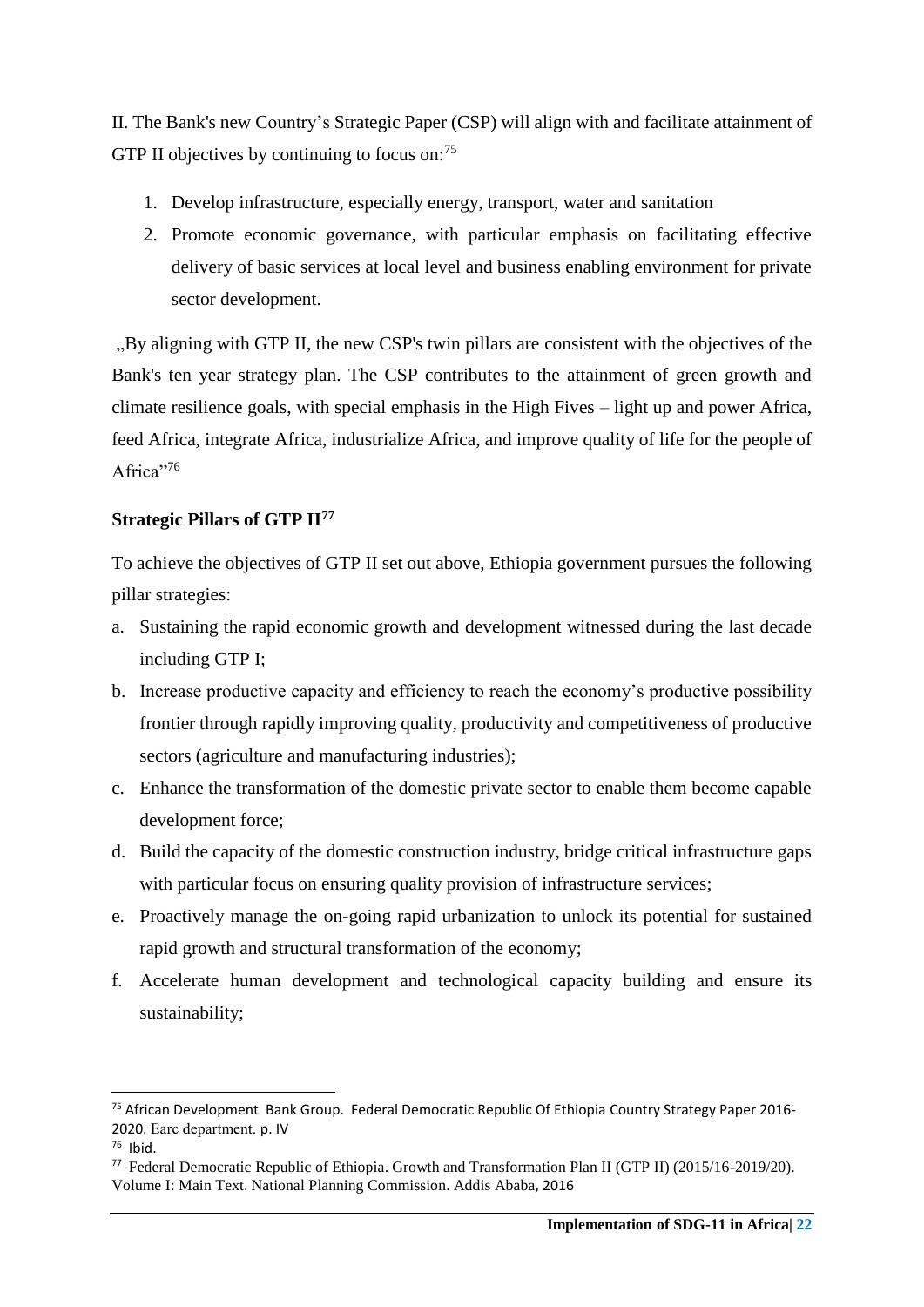- g. Continue to build democratic and developmental good governance through enhancing implementation capacity of public institution and actively engaging the citizens;
- h. Promote women and youth empowerment, ensure their effective participation in the development and democratization process and enable them equitably benefit from the outcomes of development;
- i. Building climate resilient green economy

# <span id="page-23-0"></span>**iv. The Post -2015 Sustainable Development Agenda: Addis Ababa Action Plan**

The post-2015 sustainable development goals, the Common African Position (CAP) on Post-2015 Development Agenda, Agenda 2063 of Africa, and the Addis Ababa Action Agenda have been embraced and their integration in to the national plans, policies and strategies is well underway. This presents a unique opportunity for integrating and mainstreaming the principles of sustainable development goals and the tenets of Agenda 2063 of Africa into policies and programs to articulate the national priorities, opportunities and challenges to the pursuit of economic structural transformation. Therefore, domesticating these international and regional agendas in to the national policies, strategies and development priorities is considered as a basis for GTP II.

Indeed, building experience from MDGs, Ethiopia becomes the first to start implementing SDGs that include new areas in people, prosperity, peace, partnership and planet. These five elements would ensure to end poverty and hunger in all forms for dignity and equality. Under Goal 9, the SDGs highlighted that inclusive and sustainable industrial development is the firsthand source of income generation, allows for rapid and sustained increases in living standards for all people.

The World Bank together with Global Facility for Disaster Reduction and Recovery (GDRR) conducted a program on "A City Strength Diagnostic in Addis Ababa city of Ethiopia", in  $2015<sup>78</sup>$  According to the report the city faced unprecedented level of urbanization including urban flooding, fire, earthquakes, water scarcity, unemployment and social vulnerability.

The Diagnostic identified the following priority actions needed to resilience the city:

<sup>&</sup>lt;sup>78</sup> The World Bank. Promoting Urban Resilience - The City Strength Diagnostic, March 17, 2017, <http://www.worldbank.org/en/topic/urbandevelopment/brief/citystrength>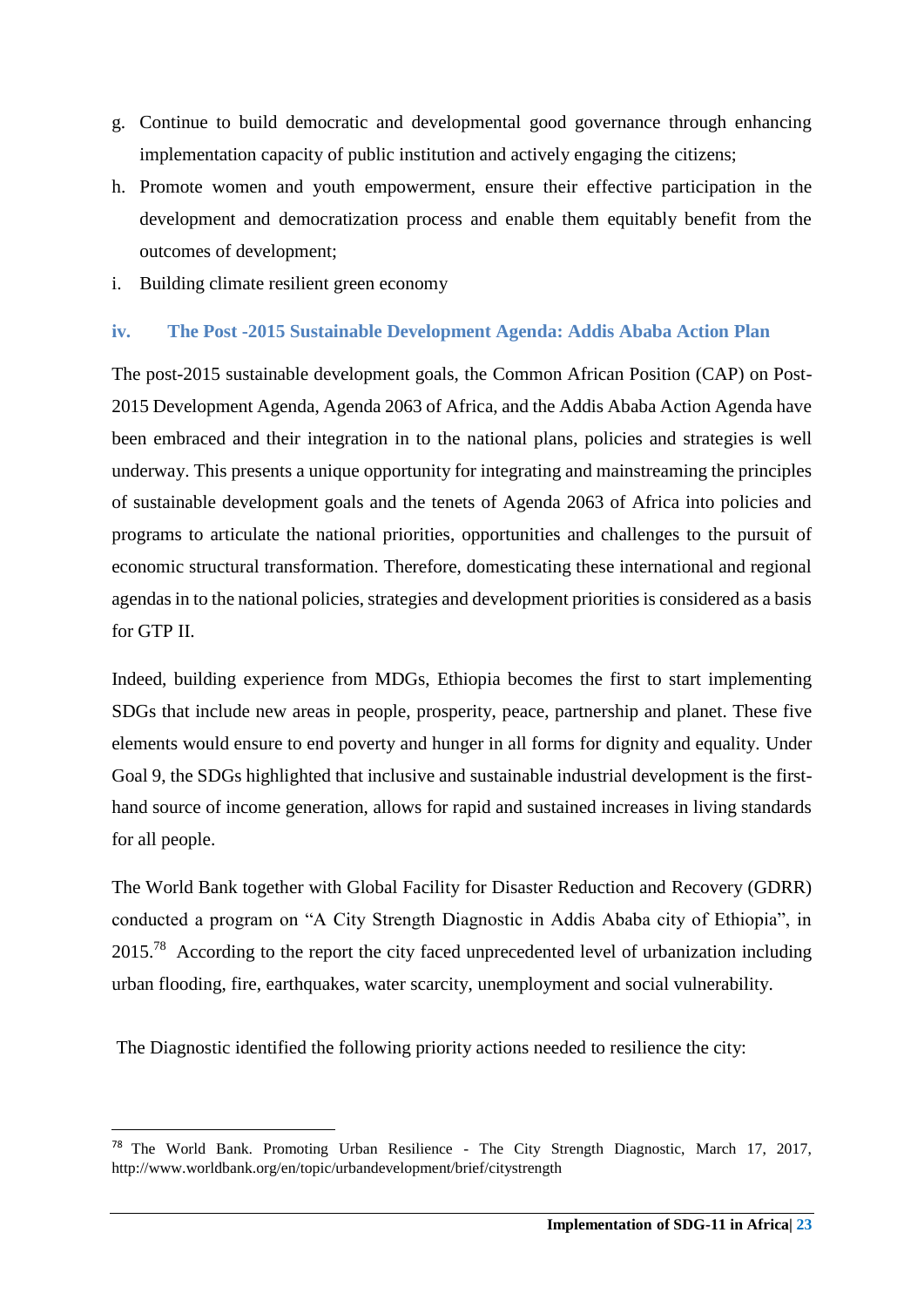- Implement new Integrated Development Plan for the city by addressing the urban problems
- Establish a disaster risk management and climate change adaptation coordination initiatives across municipal agencies
- Address localized flooding due to surface water run-off by developing a storm water drainage master plan
- Support the authority of the city by new mandate to manage drainage in the city
- Strengthen citizens' engagement efforts using disaster risk management and climate change adaptation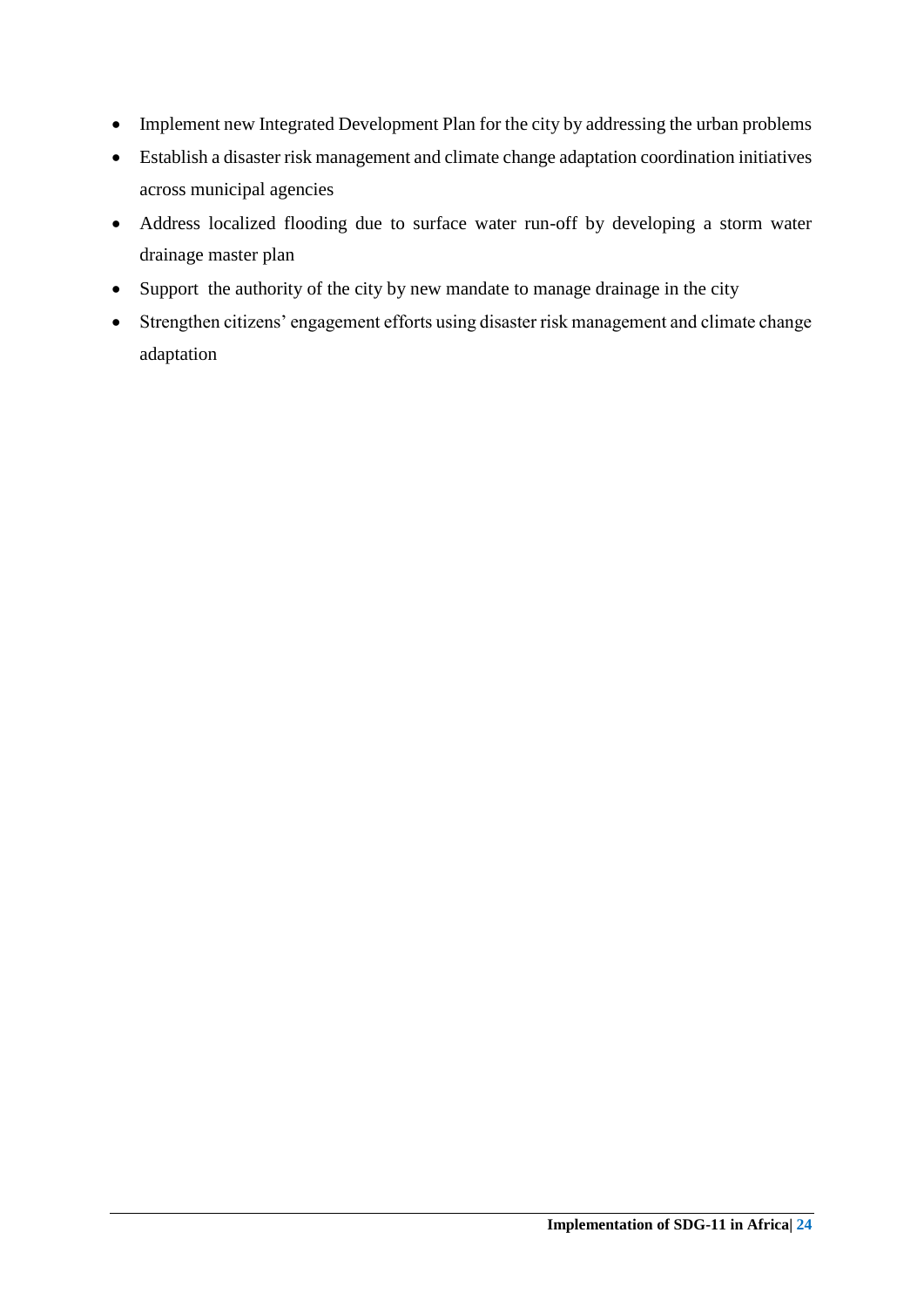#### **Chapter-4: Conclusion and Recommendations**

<span id="page-25-0"></span>The research project examines traces of implementations of the targets of SDG-11 by a number of European donor countries (Sweden, France, Germany and United Kingdom) in the region of Africa. The concluding remarks here are deduced from the above analysis presented on the investment and development activities of the selected donor countries in Africa and of one of the African recipient countries. Indeed, it is rather early to concretely conclude of any shift of interest in donations within the scope of SDG-11 from these donor countries to the African recipient countries. This can be the result of a number of factors as part of this project. Even though the African counties are highest in the growth of urbanization, they are still largely rural with greater rural challenges which may explain the dominant concentration of donations from these donor countries. We have noticed this when analyzing certain strategies or projects which even though linked to the targets of SDG-11 may miss out genuinely affecting SDG-11 targets if they are only developed rurally. It is also difficult to concretely conclude whether these strategies have urban or rural components because of their missing information from the donor countries' official policy documents regarding these strategies. The implementation details of some of the relevant strategies for SDG-11 are not completely available. This has also been one of the limitations and challenges of this research. Additionally, for all the donor countries and the specific recipient country, there has been enough difficulty in finding direct evidence that connects to the implementation of SDG-11 in Africa. This can also imply that it is rather too early to decide on confirming any shift or whether there is still no significant interest by donor countries in the implementation of SDG-11 in Africa despite their visible interest in SDG-1, 5, and 13 for the African region. This particular implication based on the analysis is also vital for recommendation and advocacy purposes for HfHI. In general, it is recommended that there is still a need for progressive advocacy on the implementation of SDG-11 in Africa by the European donors. This need is typically critical for advocating on more strategies that impact directly on the implementation of SDG-11 in Africa. It is also vital in advocating for greater urban components in the strategies as they have indirect impact on the implementation of the SDG-11 in Africa. A number of specific advocacy strategies are recommended below based on the above research for further development.

 Even though France's development linkages in Africa for the implementation of SDG-11 are promising, some ideas need to be treated with caution. Higher amount of mobilization of resources towards SDG-11 is more possible if the funding is distributed towards urban development components instead of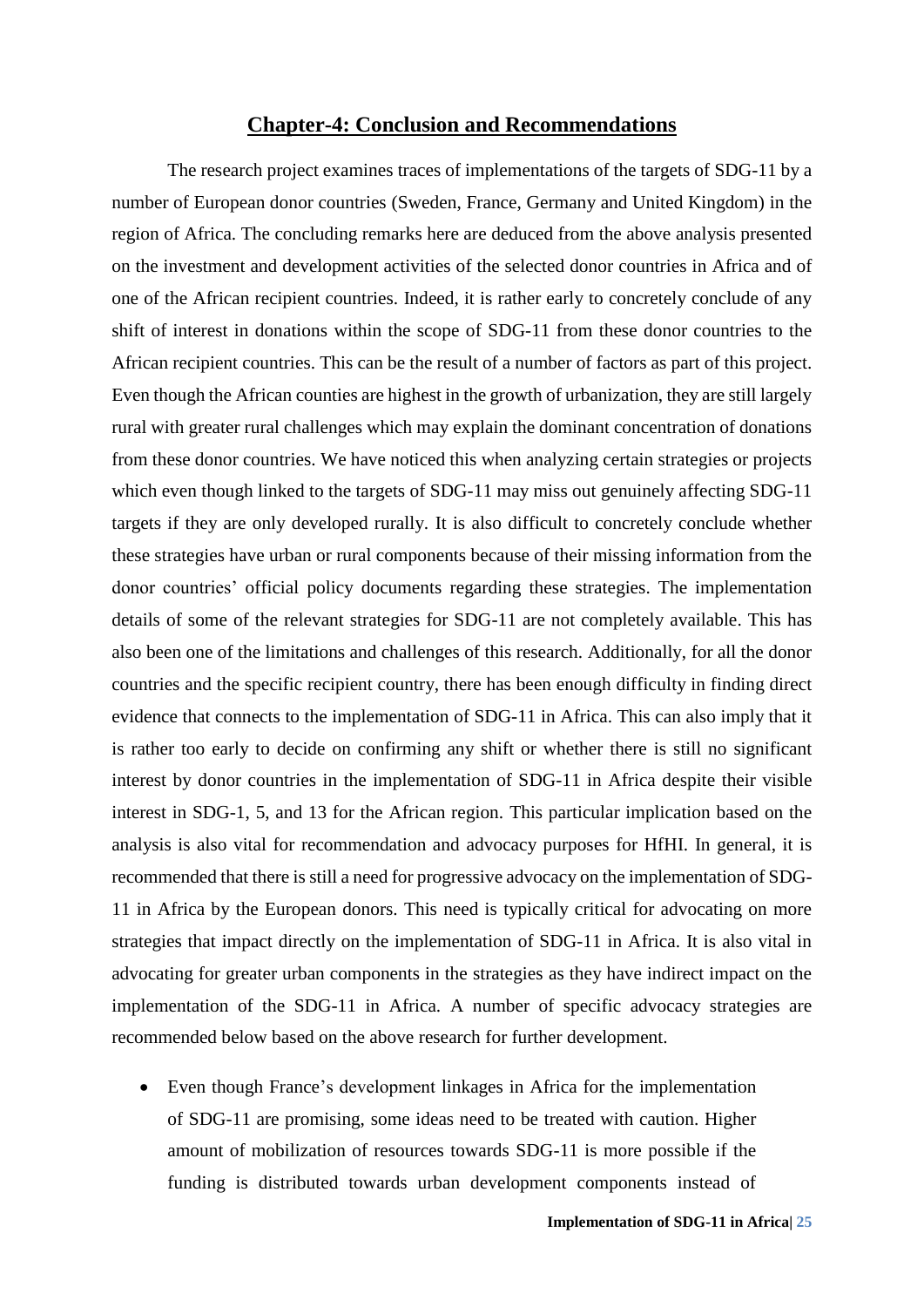focusing excessively on the rural. The need to ensure and encourage such mobilization of France's resources may be of HfH's interest for advocacy purposes to France's funding in Africa. In addition, France also needs to diversify its funding more towards non-French speaking countries which HfH can certainly advocate for. Even if greater investment in these countries may seem more obvious for France, greater mobilization of its resources in other countries with urban objectives is needed and so has higher scope for advocacy.

- Sweden requires greater advocacy to increase the level of direct contributions towards the implementation of SDG-11. Its strategic plans give more importance towards gender equality and climate change projects. HfHI can identify particular environment and climate change projects that Sweden contributes more to in Africa and can then advocate for the projects' greater contribution towards urban areas in green-spaces, disaster-management and renewable energy. Even though these projects may benefit few targets of SDG-11's implementation, absence of any strategy plans that impact directly on the targets like upgrading housing and slums in cities may provide greater scope for HfHI advocacy for Sweden. Like France, higher advocacy is also required to mobilize resources from these priorities so that they contribute towards an urban focus and not only rural. This is particularly important as Sweden specifies less direct strategic plans for cities particularly.
- The recommendations for German funding and aid activities is to pose more focus on the urban area as area as it is tied to economic growth, and climate improvement. There is not enough projects that focuses on the urban development. There is also the need to collect updated data on the urban growth and analyze the importance of investing in urban-related projects. In addition, more research in the field regarding the impact slums have in climate and environment in the sub-Saharan countries is also essential.
- In terms of the UK in a similar manner, reliable data on the urban situation in sub-Saharan countries needs to be produced. Investing more in the slums and urban lives of the citizens living in the case study countries in order to develop the economic growth by providing the necessary infrastructure. In order to provide clean and healthy water, it is important to invest in the sewage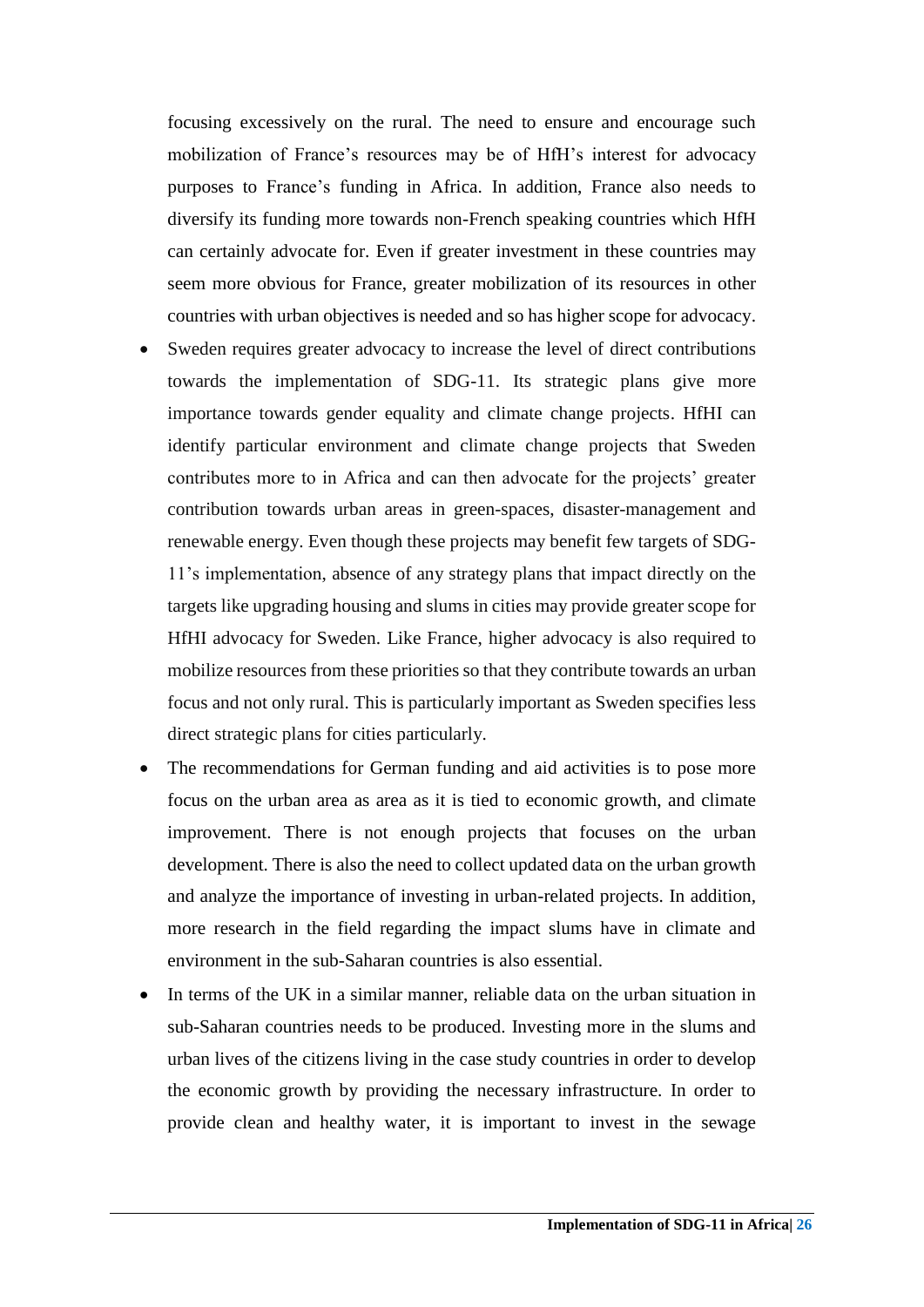infrastructure of the urban areas. In this case, the intervention will influence the death rate caused by malaria and other transmitted diseases.

- The recommendations for Ethiopia is to improve the high level of urbanization. To be more precise the Addis Ababa city should improve the efficiency of the existing water supply system and explore additional water sources to address the water scarcity. Address urban densification by using a municipal management approach
- Better managing river catchments and related network of secondary drainage, stabilizing eroding river banks and preventing encroachment in flood-prone areas
- Upgrade drainage on the ring road, expanding storm water drainage systems in low-lying areas of the city, and install the water retention ponds. Install and renew the existing electricity substations and produce safety net to support vulnerable groups and households impacted by shocks

#### **References**

<span id="page-27-0"></span>"Adaptation for Smallholder Agriculture - United Nations Partnerships for SDGs Platform." 2017. Accessed May 7. https://sustainabledevelopment.un.org/partnership/?p=1051.

- Addis Ababa Federal Democratic Republic of Ethiopia. Growth and Transformation Plan II (GTP II) (2015/16- 2019/20). National Planning Commission. May, 2016
- Alkire, S., Conconi, A., Robles, G. and Seth, S. (2015). "Multidimensional Poverty Index, 2014/2015: Brief Methodological Note and Results." OPHI Briefing 27, University of Oxford, January.
- Ethiopian Agricultural Transformation Agency. GTP II Transformation Agenda. <http://www.ata.gov.et/ta/gtp-ii-overview/>
- Federal Democratic Republic of Ethiopia. Growth and Transformation Plan II (GTP II) (2015/16-2019/20). Volume I: Main Text. National Planning Commission. Addis Ababa, 2016.
- "Federal Government | Sustainability | Priority Fields of Action." 2017. Accessed May 5. https://www.bundesregierung.de/Content/EN/StatischeSeiten/Schwerpunkte/Nachhaltigkeit/nachhaltig keit-2007-04-13-prioritaerehandlungsfelder.html;jsessionid=8071251D4B62B4875AA04B1AECFFBE41.s1t1?nn=393722.

Foreign aid and economic growth in Ethiopia. TasewTadesseDilla University, July 2, 2011.

French Development Agency (December 2015), "Africa's Cities: Scaling Up the Volume of Investment", <http://ideas4development.org/en/africas-cities-scaling-up-the-volume-of-investment/>

Addis Ababa, Ethiopia Enhancing Urban Resilience. July, 2015 [http://documents.worldbank.org/curated/en/559781468196153638/pdf/100980-REVISED-WP-](http://documents.worldbank.org/curated/en/559781468196153638/pdf/100980-REVISED-WP-PUBLIC-Box394816B-Addis-Ababa-CityStrength-ESpread-S.pdf)[PUBLIC-Box394816B-Addis-Ababa-CityStrength-ESpread-S.pdf](http://documents.worldbank.org/curated/en/559781468196153638/pdf/100980-REVISED-WP-PUBLIC-Box394816B-Addis-Ababa-CityStrength-ESpread-S.pdf)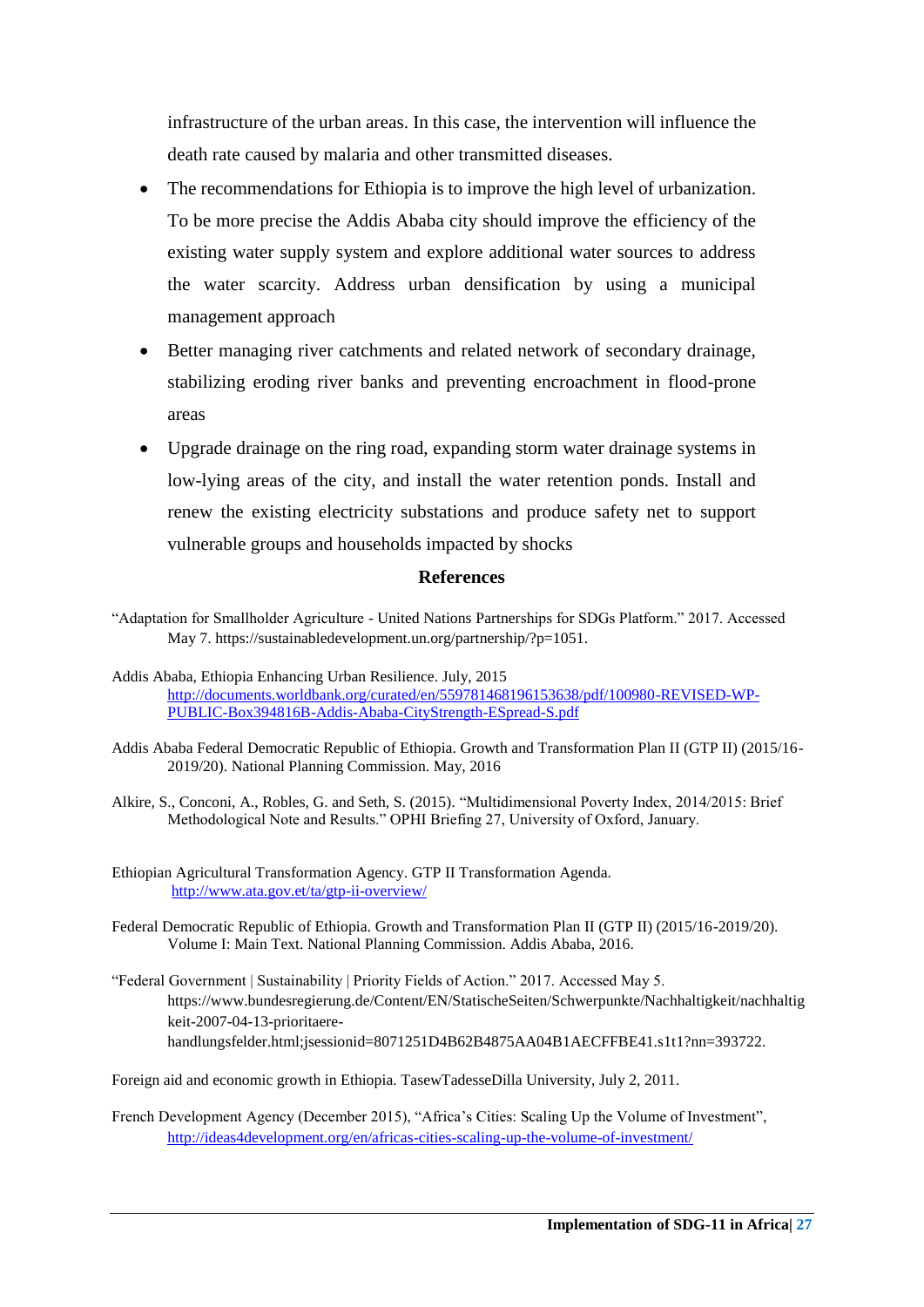- French Development Agency, "Financing Africa's Cities Starts with Endogenous Resources"[,http://ideas4development.org/en/financing-africas-cities-starts-with-endogenous-resources/](http://ideas4development.org/en/financing-africas-cities-starts-with-endogenous-resources/)
- French Ministry of Foreign Affairs and International Development (2016), "France's External Action on the Issues of Population and Sexual and Reproductive Health and Rights 2016-2020" [http://www.diplomatie.gouv.fr/IMG/pdf/dssr\\_en\\_web\\_3\\_cle872352.pdf](http://www.diplomatie.gouv.fr/IMG/pdf/dssr_en_web_3_cle872352.pdf)
- Global MPI Interactive Databank,<http://www.dataforall.org/dashboard/ophi/index.php/>
- Government Offices of Sweden (2016), "Strategy for Sweden's Cooperation with the African Development Bank Group 2016-2018", [https://openaid.se/app/uploads/2014/04/Strategy-for-Sweden%E2%80%99s-](https://openaid.se/app/uploads/2014/04/Strategy-for-Sweden%E2%80%99s-Cooperation-with-the-African-Development-Bank-Group-2016-2018.pdf)[Cooperation-with-the-African-Development-Bank-Group-2016-2018.pdf](https://openaid.se/app/uploads/2014/04/Strategy-for-Sweden%E2%80%99s-Cooperation-with-the-African-Development-Bank-Group-2016-2018.pdf)
- Government Offices of Sweden (2016), "Strategy for Sweden's Regional Development Cooperation in Sub-Saharan Africa 2016-2021", [http://www.government.se/49ef7d/contentassets/ffdc62994ae640a19aa6e2952bf44174/strategy-for](http://www.government.se/49ef7d/contentassets/ffdc62994ae640a19aa6e2952bf44174/strategy-for-swedens-regional-development-cooperation-in-sub-saharan-africa-2016-2021.pdf)[swedens-regional-development-cooperation-in-sub-saharan-africa-2016-2021.pdf](http://www.government.se/49ef7d/contentassets/ffdc62994ae640a19aa6e2952bf44174/strategy-for-swedens-regional-development-cooperation-in-sub-saharan-africa-2016-2021.pdf)
- Growth and Transformation Plan: Volume I and II. Main text. The Ministry of Finance and Economic Cooperation of Ethiopia. Federal Democratic Republic of Ethiopia
- JeuneAfrique (2015), "Sub-Saharan Africa: Slight Increase in SFM Financing" [http://www.jeuneafrique.com/227297/economie/afrique-subsaharienne-legere-hausse-des](http://www.jeuneafrique.com/227297/economie/afrique-subsaharienne-legere-hausse-des-financements-de-lafd-en-2014/)[financements-de-lafd-en-2014/](http://www.jeuneafrique.com/227297/economie/afrique-subsaharienne-legere-hausse-des-financements-de-lafd-en-2014/)
- Methodological Note and Results." OPHI Briefing 27, University of Oxford.
- Ministry of Foreign Affairs Sweden (2014), "Aid Policy Framework", <http://www.regeringen.se/contentassets/6eef64a9a36e48ff9a95e4d6ad97ce84/aid-policy-framework>

Munich Personal RePEc Archive, Foreign aid and economic growth in Ethiopia, Tasew Tadesse. Dilla University, July, 2011

[https://mpra.ub.uni](https://mpra.ub.uni-muenchen.de/33953/1/FOREIGN_AID_AND_ECONOMIC_GROWTH_IN_ETHIOPIA_33953.pdf)[muenchen.de/33953/1/FOREIGN\\_AID\\_AND\\_ECONOMIC\\_GROWTH\\_IN\\_ETHIOPIA\\_33953.pdf](https://mpra.ub.uni-muenchen.de/33953/1/FOREIGN_AID_AND_ECONOMIC_GROWTH_IN_ETHIOPIA_33953.pdf)

- ODA. Official Development Assistance Group Ethiopia. <http://dagethiopia.org/new/oda-to-ethiopia>
- *OECD (2016),* Development Co-operation Report 2016: The Sustainable Development Goals as Business Opportunities*, OECD Publishing, Paris.* <http://dx.doi.org/10.1787/dcr-2016-en>
- Official Development Assistance. Ethiopia <https://www.oecd.org/dac/effectiveness/Ethiopia%202.pdf>
- "Regional Cooperation." 2017. Accessed July 11. https://www.giz.de/en/worldwide/9984.html.
- "Sustainable Development Goals." 2017. Accessed March 8. [http://www.ids.ac.uk/idsresearch/sustainable](http://www.ids.ac.uk/idsresearch/sustainable-development-goals)[development-goals.](http://www.ids.ac.uk/idsresearch/sustainable-development-goals)
- Sida (2016), "Civil Society Urban Development Programme", [http://www.sida.se/English/how-we-work/people](http://www.sida.se/English/how-we-work/people-first/the-stories/cecilia-nyambeki-in-kenya/facts/)[first/the-stories/cecilia-nyambeki-in-kenya/facts/](http://www.sida.se/English/how-we-work/people-first/the-stories/cecilia-nyambeki-in-kenya/facts/)
- Swedfund (2017), "Swedfund Continues to Focus on Renewable Energy in Sub-Saharan Africa", [http://www.mynewsdesk.com/swedfund/pressreleases/swedfund-continues-to-focus-on-renewable](http://www.mynewsdesk.com/swedfund/pressreleases/swedfund-continues-to-focus-on-renewable-energy-in-sub-saharan-africa-1876121)[energy-in-sub-saharan-africa-1876121](http://www.mynewsdesk.com/swedfund/pressreleases/swedfund-continues-to-focus-on-renewable-energy-in-sub-saharan-africa-1876121)